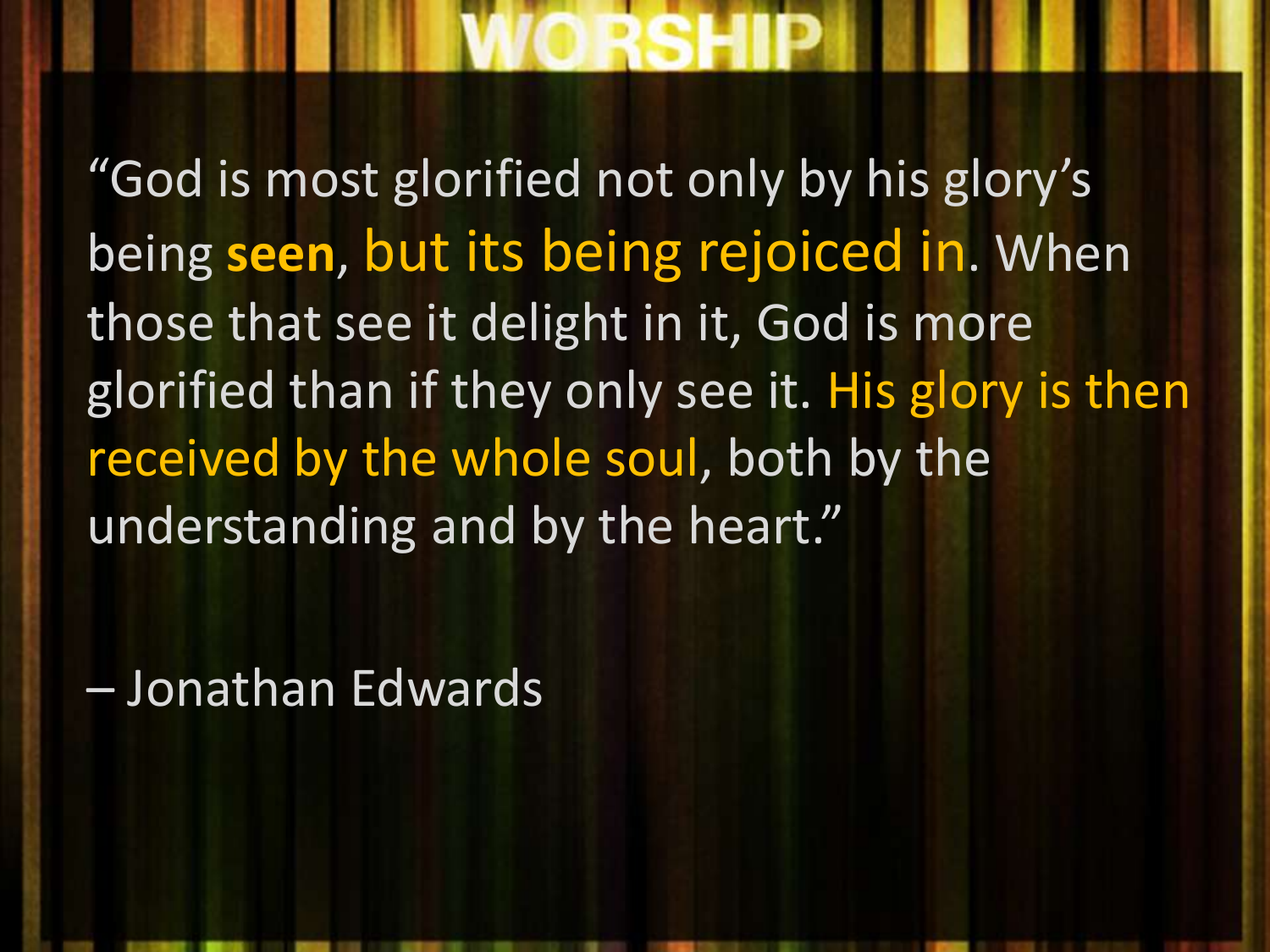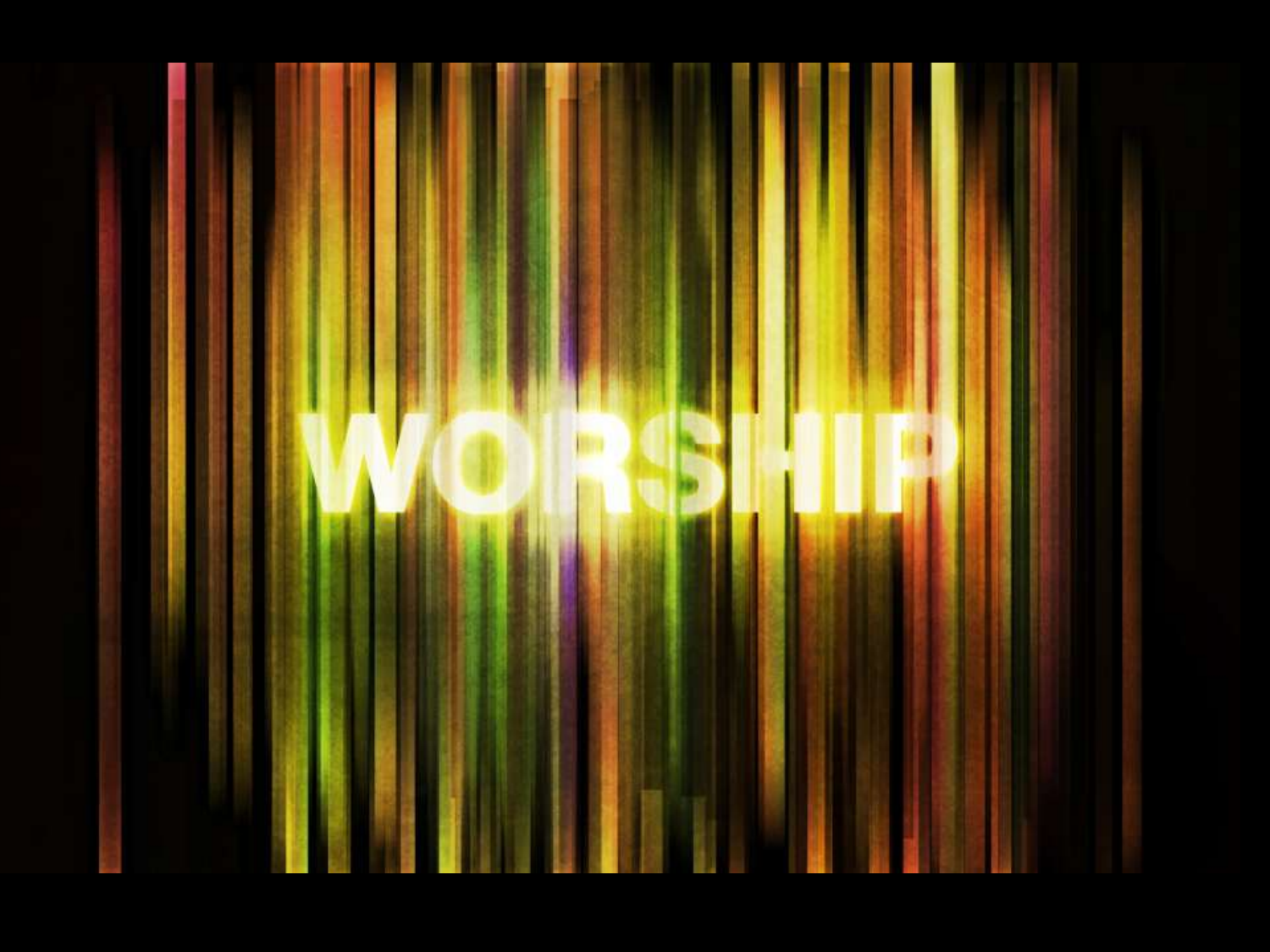# 3 Objections

1. Cynical Skepticism 2. Misguided Spirituality 3. Cautious Investment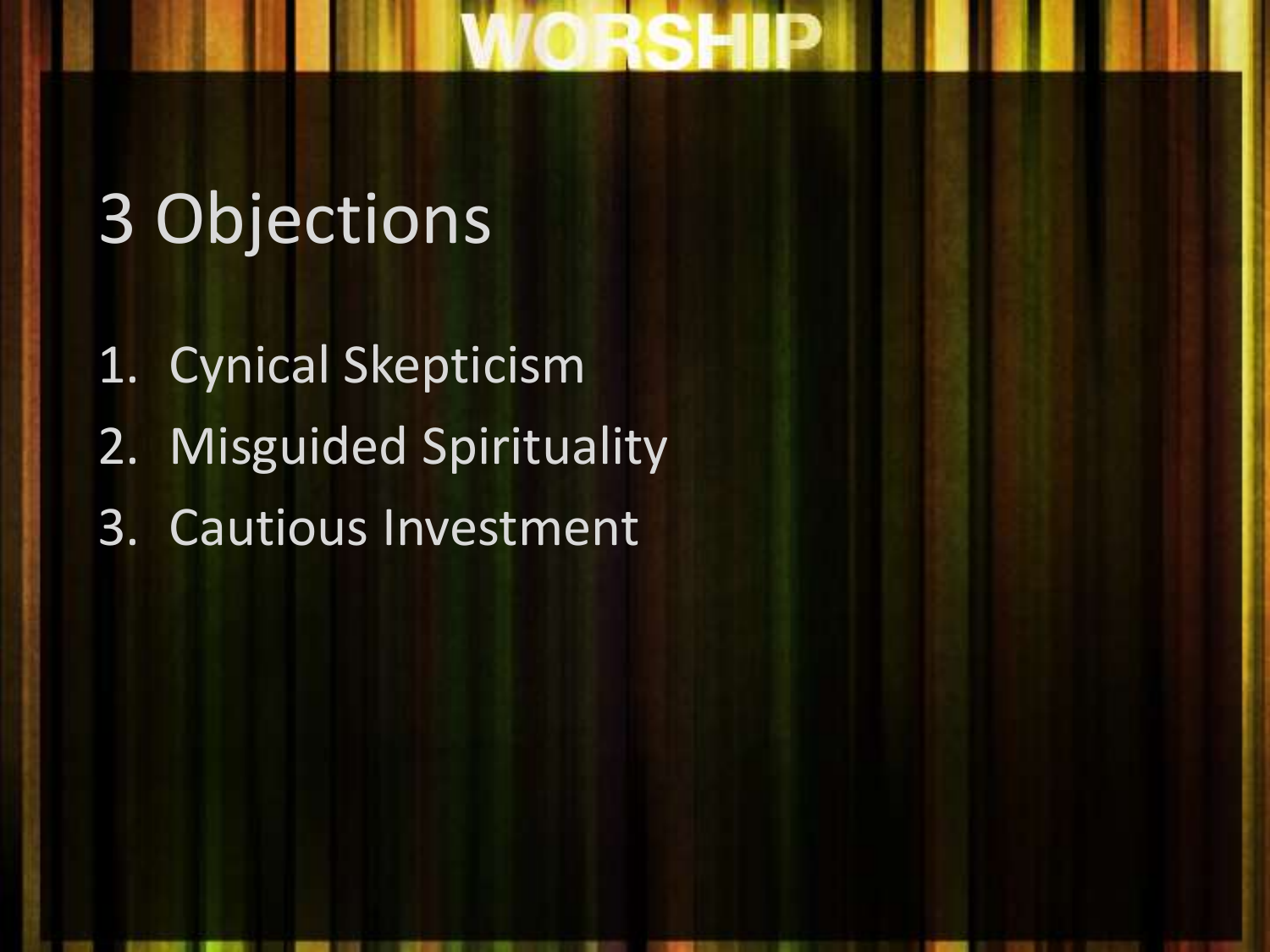### Boils down to Burden…

**1.Doctrinal Burden 2.Structural Burden 3.Psychological Burden 4.Social Burden 5.Responsibility Burden 6.Consumption Burden 7.Financial Burden 8.Offence Burden 9.Engagement Burden**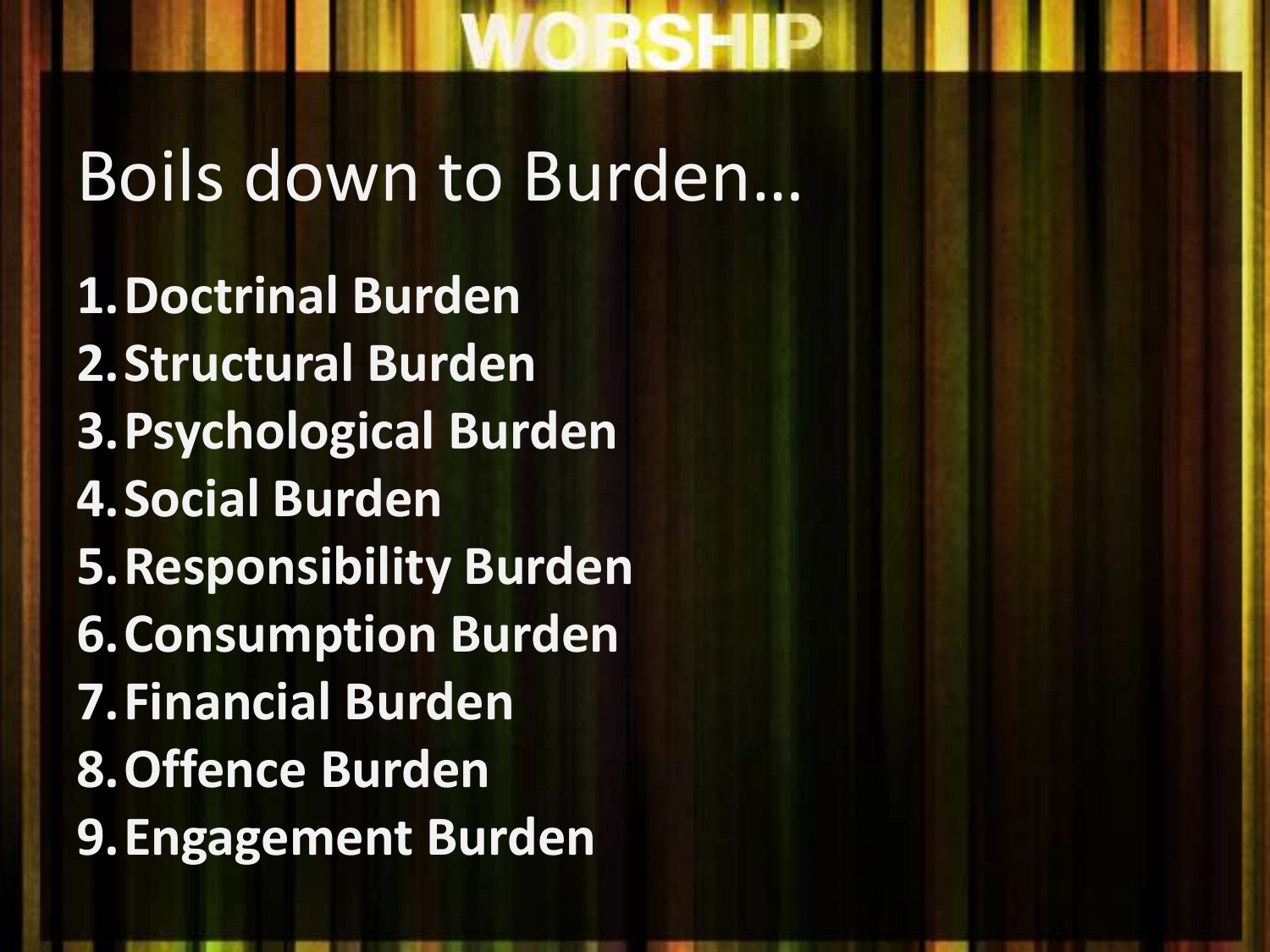# Worship *is* a Burden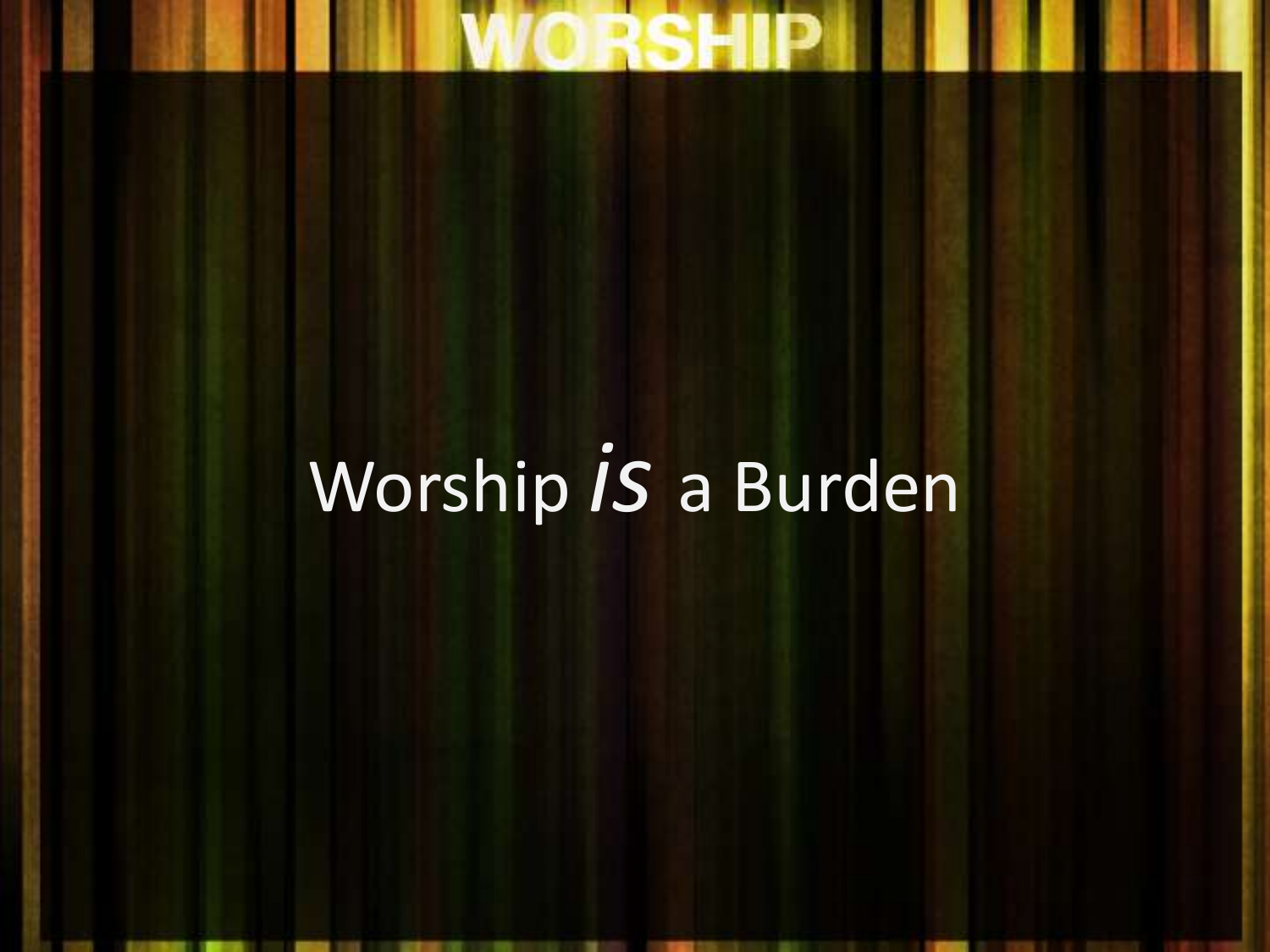### 2 questions:

### 1. Where am I going? 2. What am I going to need?

Without this knowledge: We *overestimate* **the difficulty** of the burden and *underestimate* **the value** of what's in it.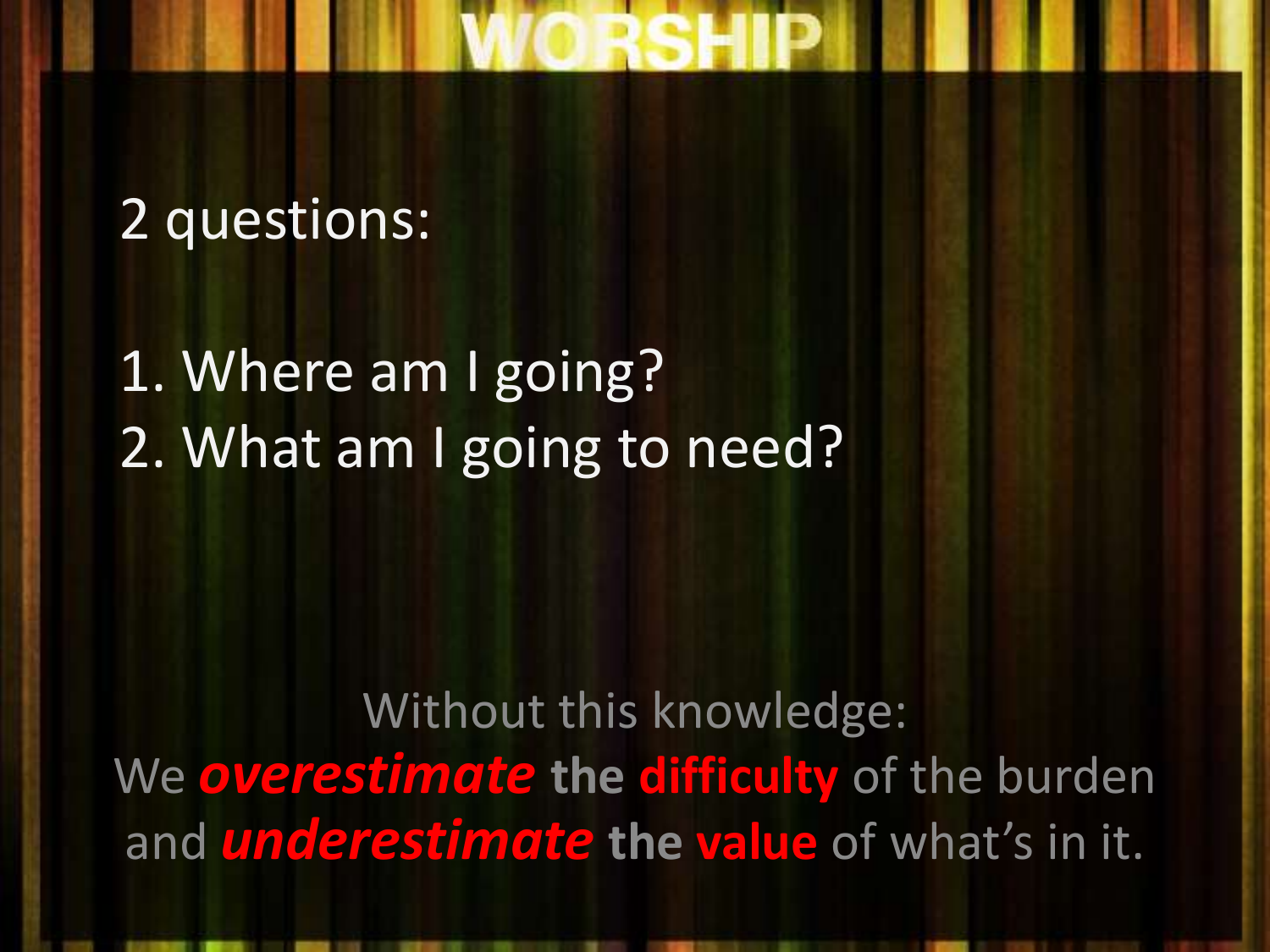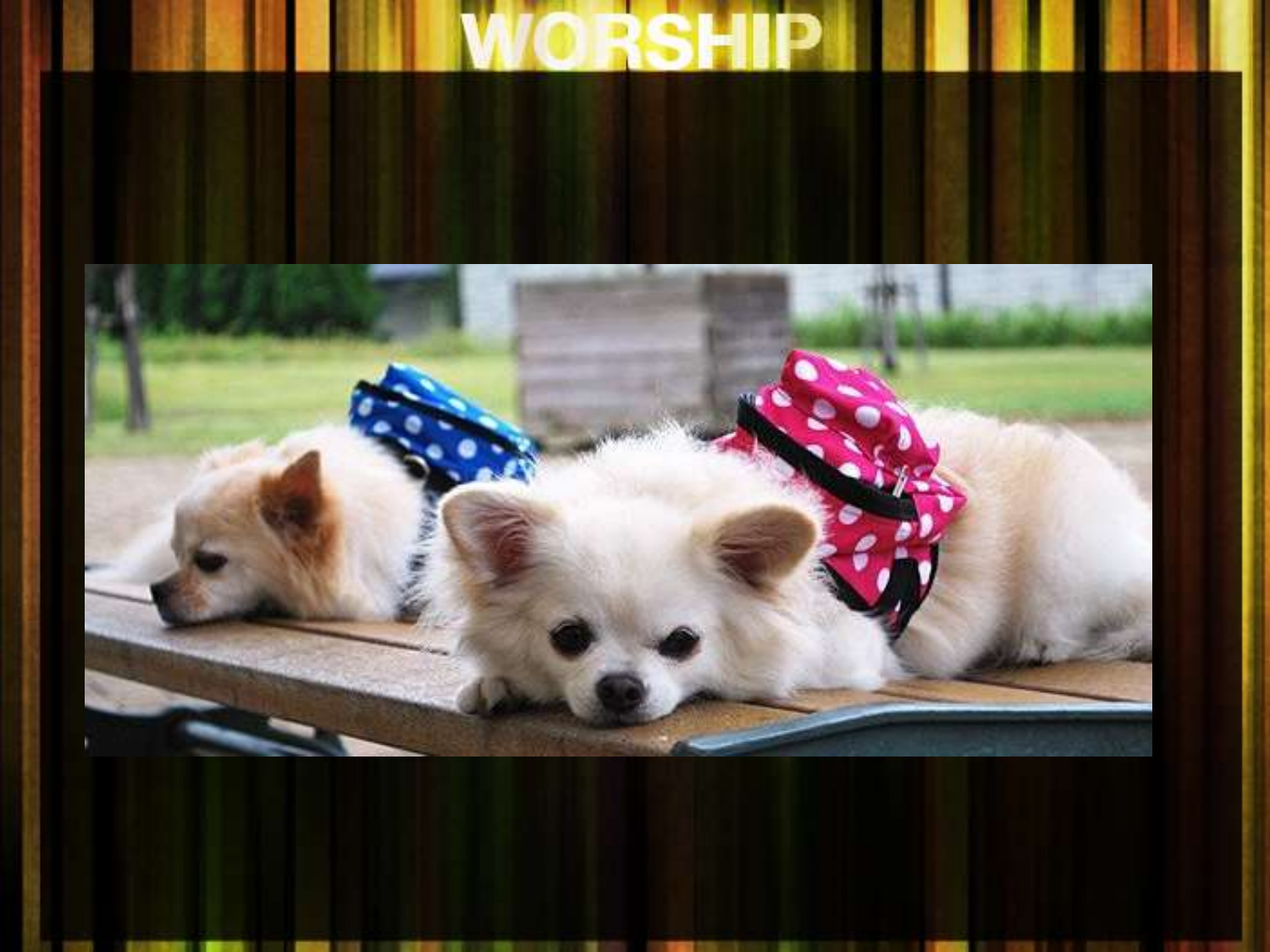Where are we going?

# 1**. THE CHURCH** is God's plan for worship.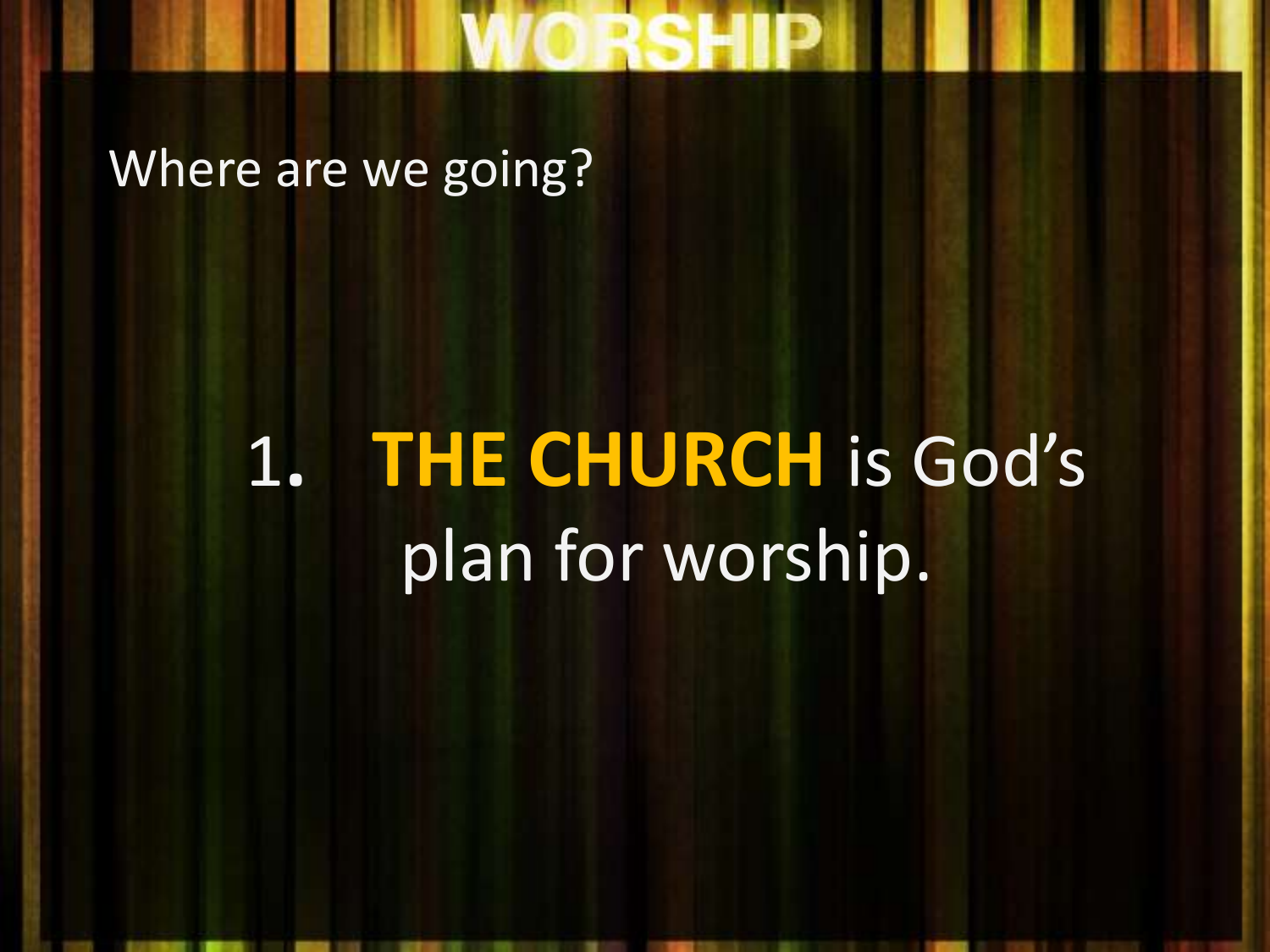

**God should be glorified-** worshipped

**Value**

**Reputation**

**Pleasure**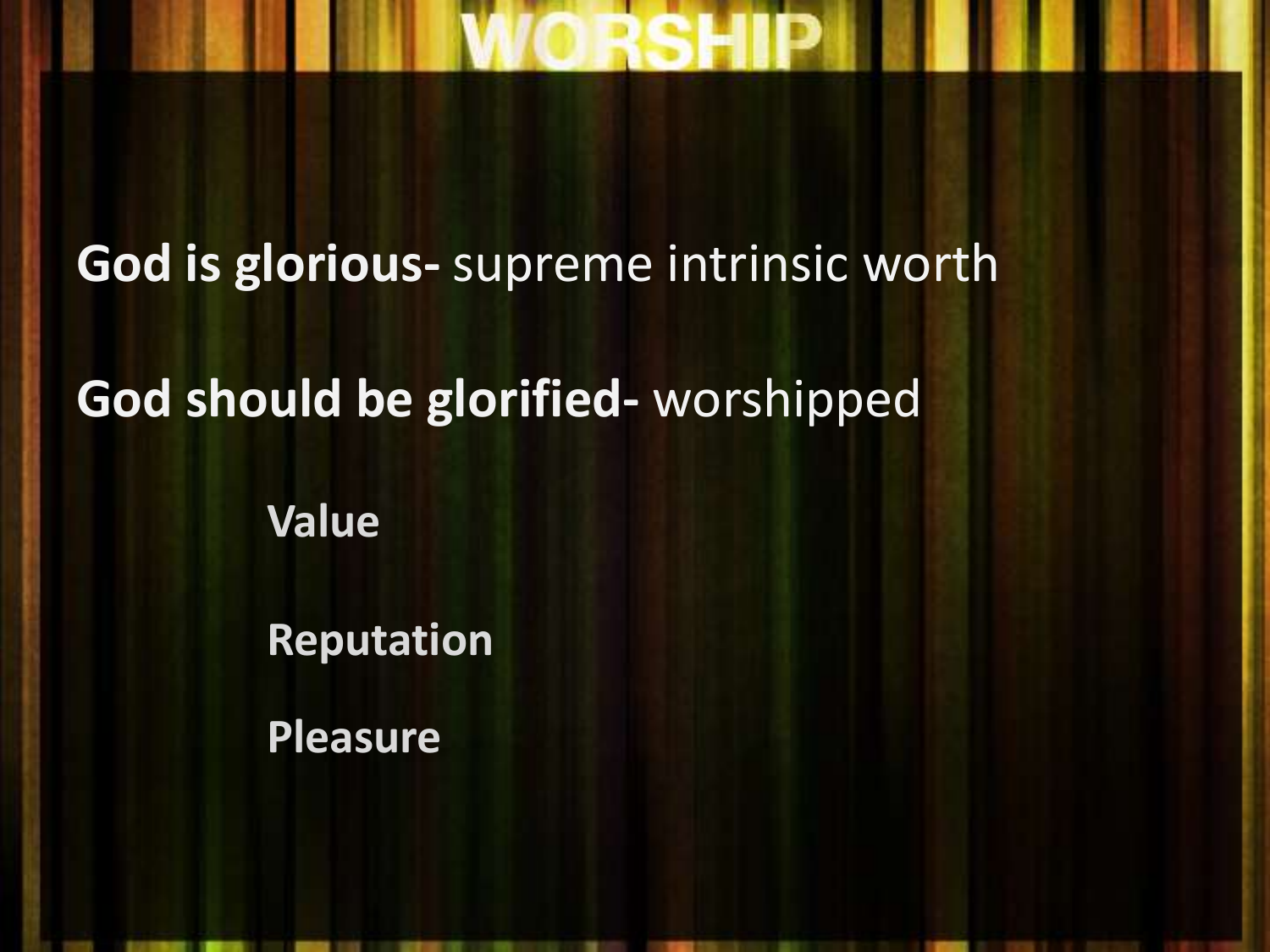#### **Ephesians 3:4-11**

In reading this, then, you will be able to understand my insight into the mystery of Christ,  $5$  which was not made known to men in other generations as it has now been revealed by the Spirit to God's holy apostles and prophets. <sup>6</sup> This mystery is that through the gospel the Gentiles are *heirs together* with Israel, *members together* of one body, and *sharers together* in the promise in Christ Jesus...<sup>10</sup> His intent was that now, *through the church*, the manifold *wisdom of God should be made known* to the rulers and authorities in the heavenly realms,  $11$  according to his eternal purpose which he accomplished in Christ Jesus our Lord.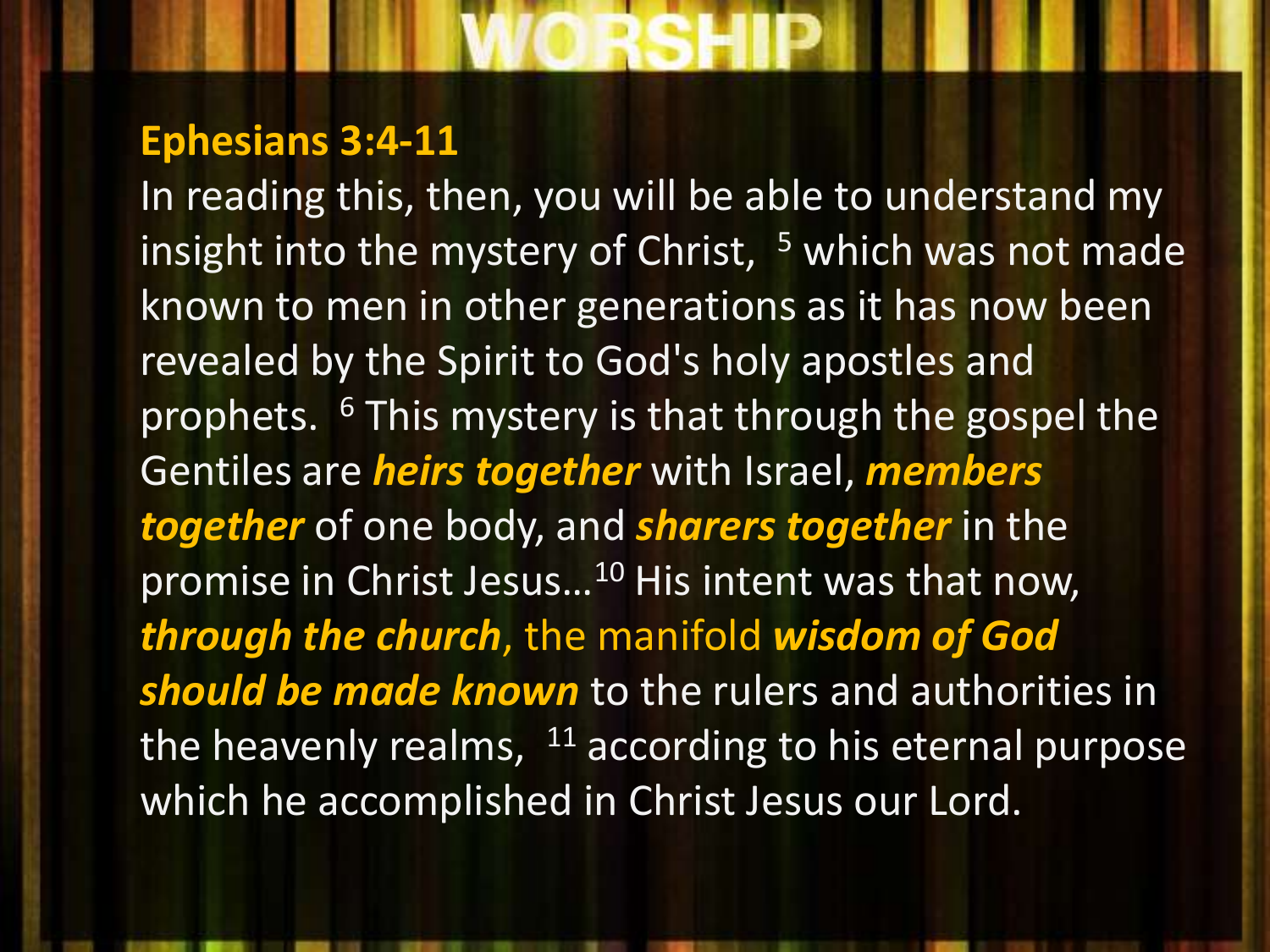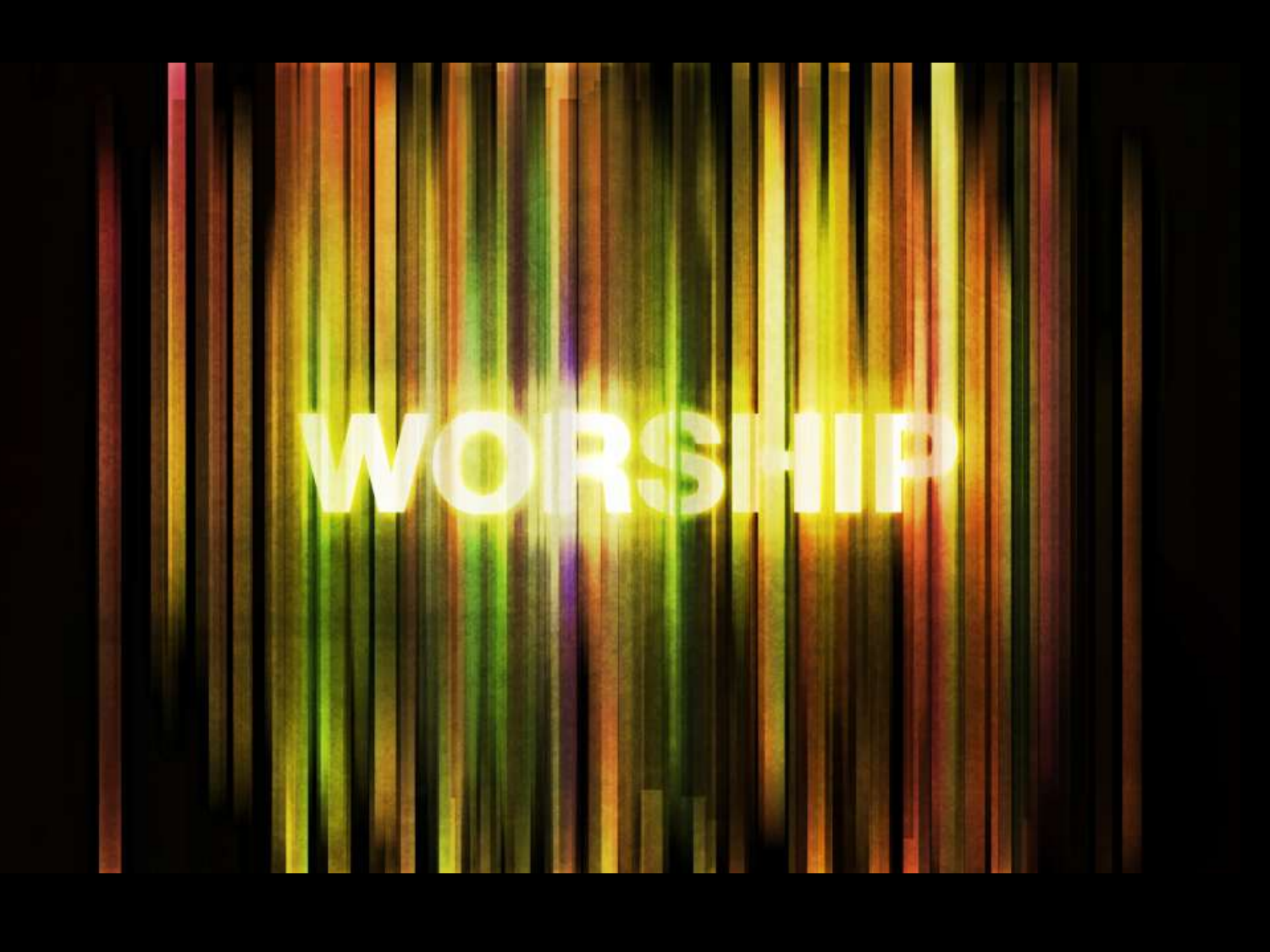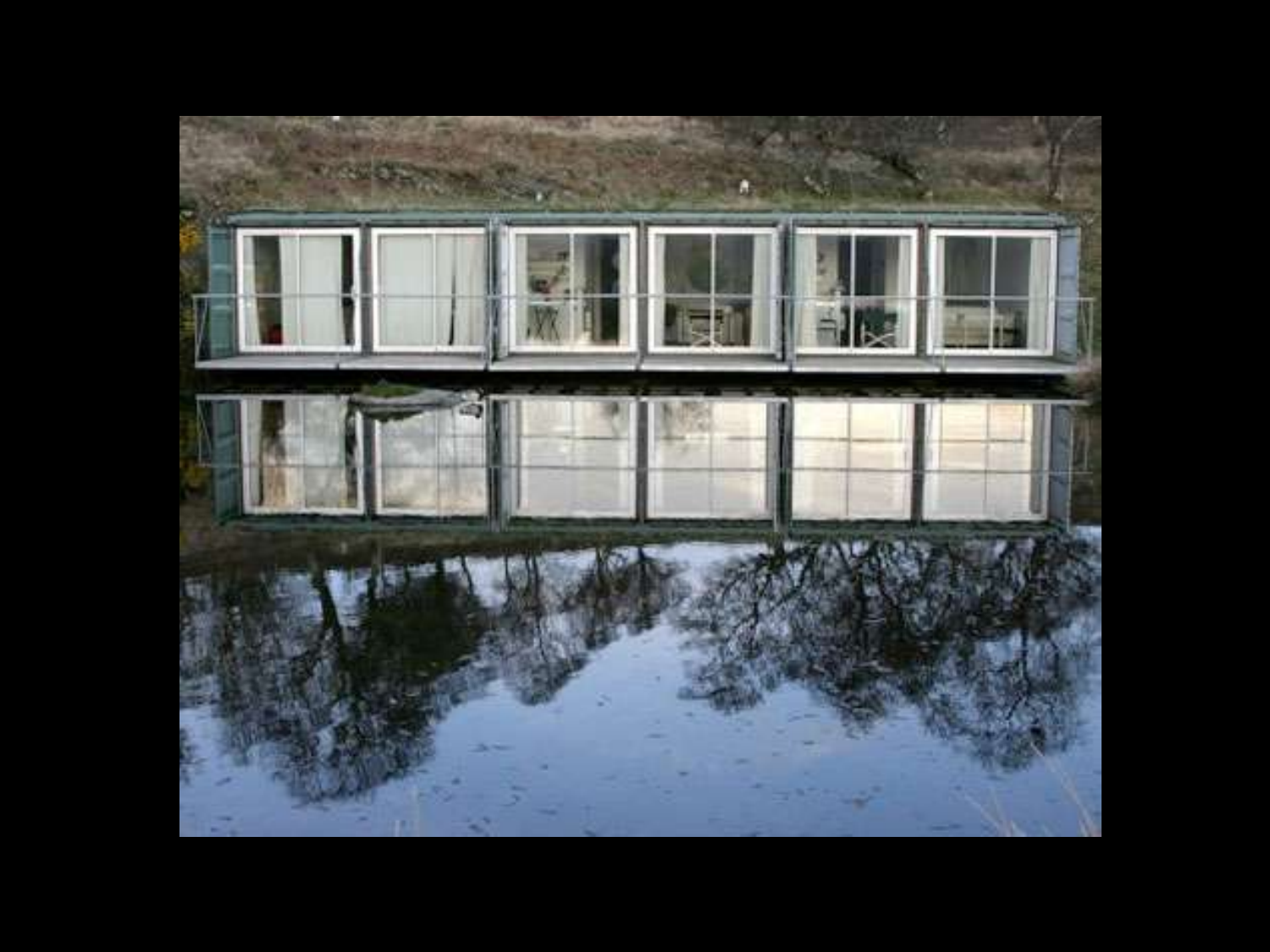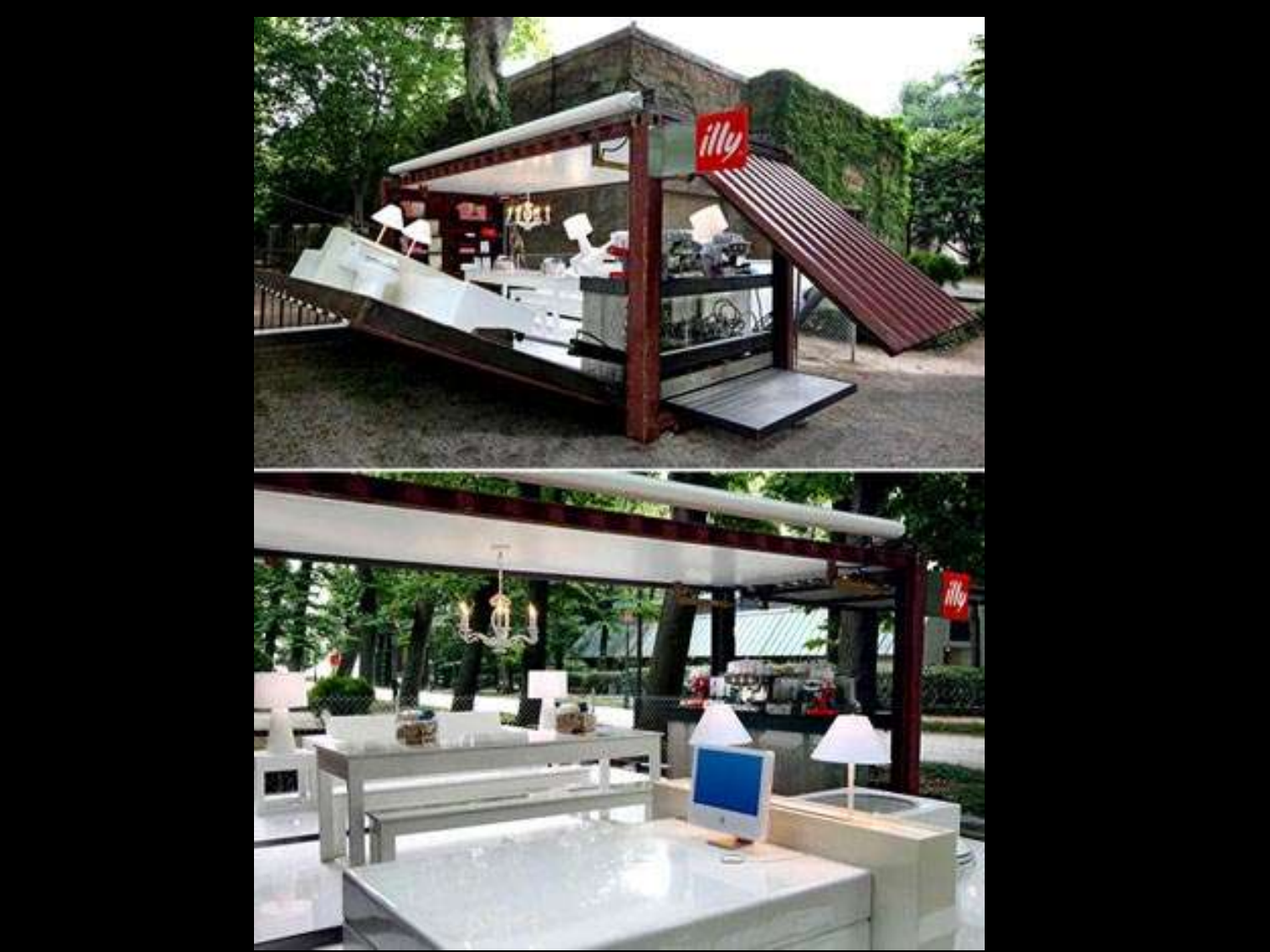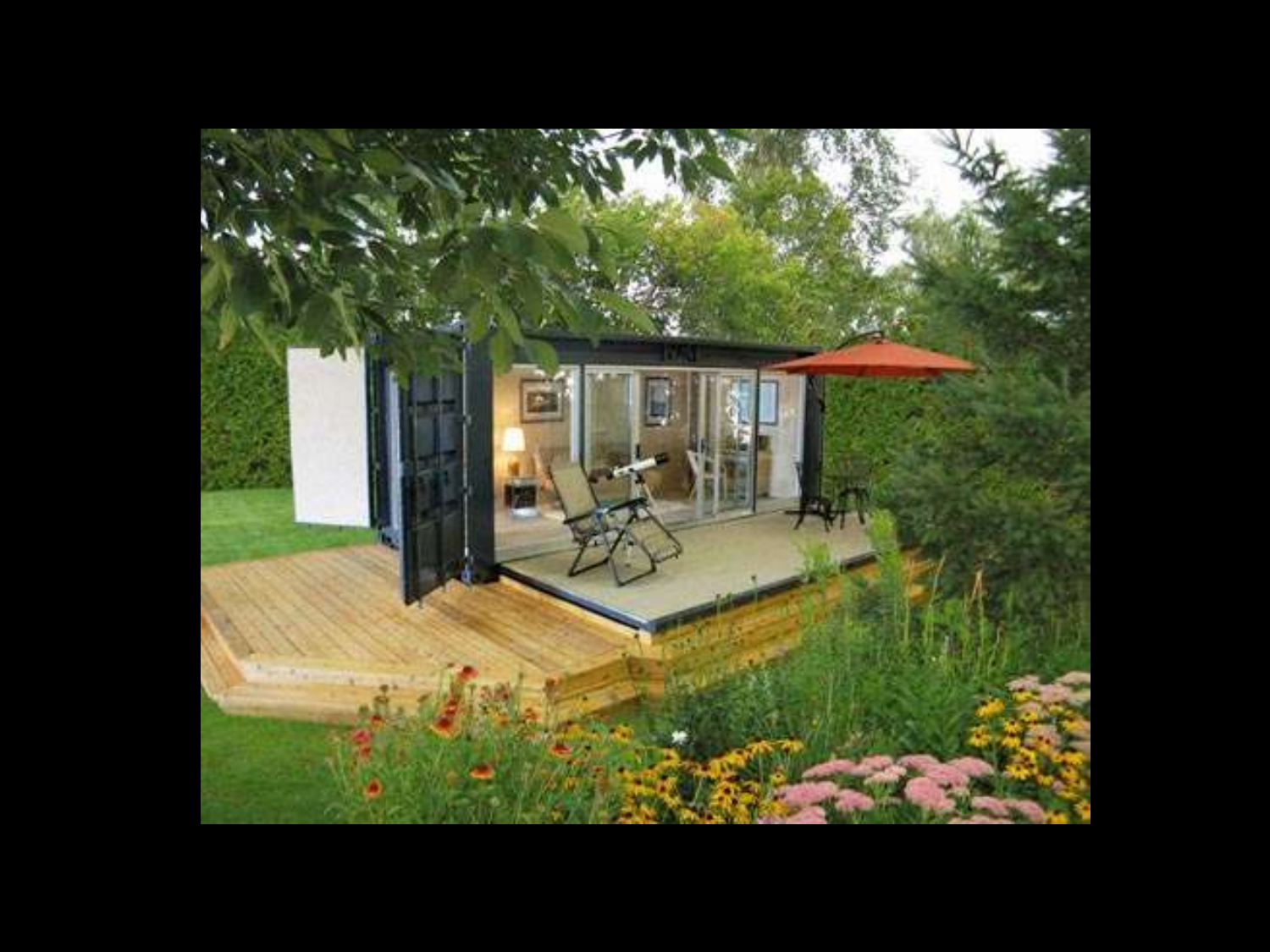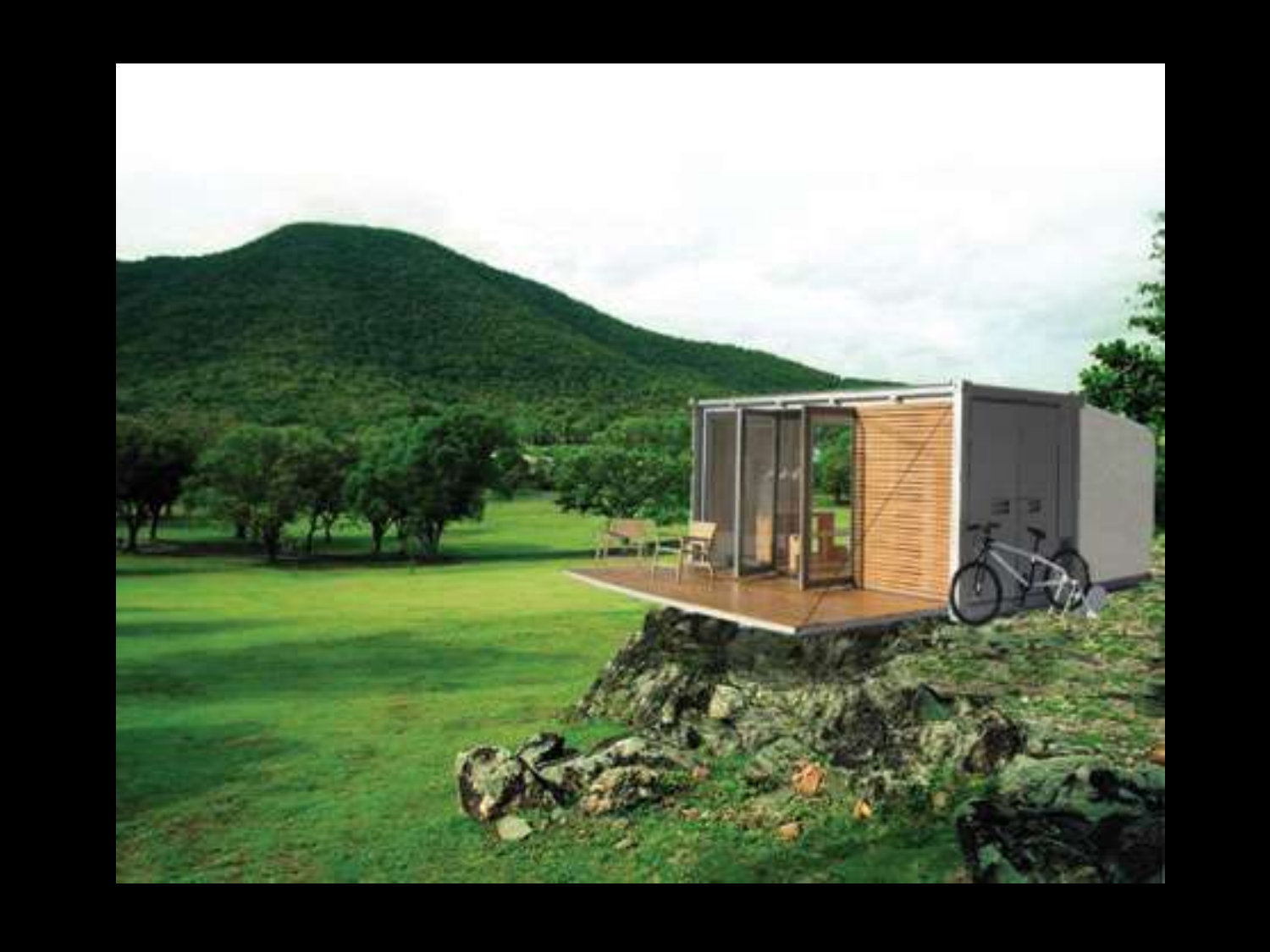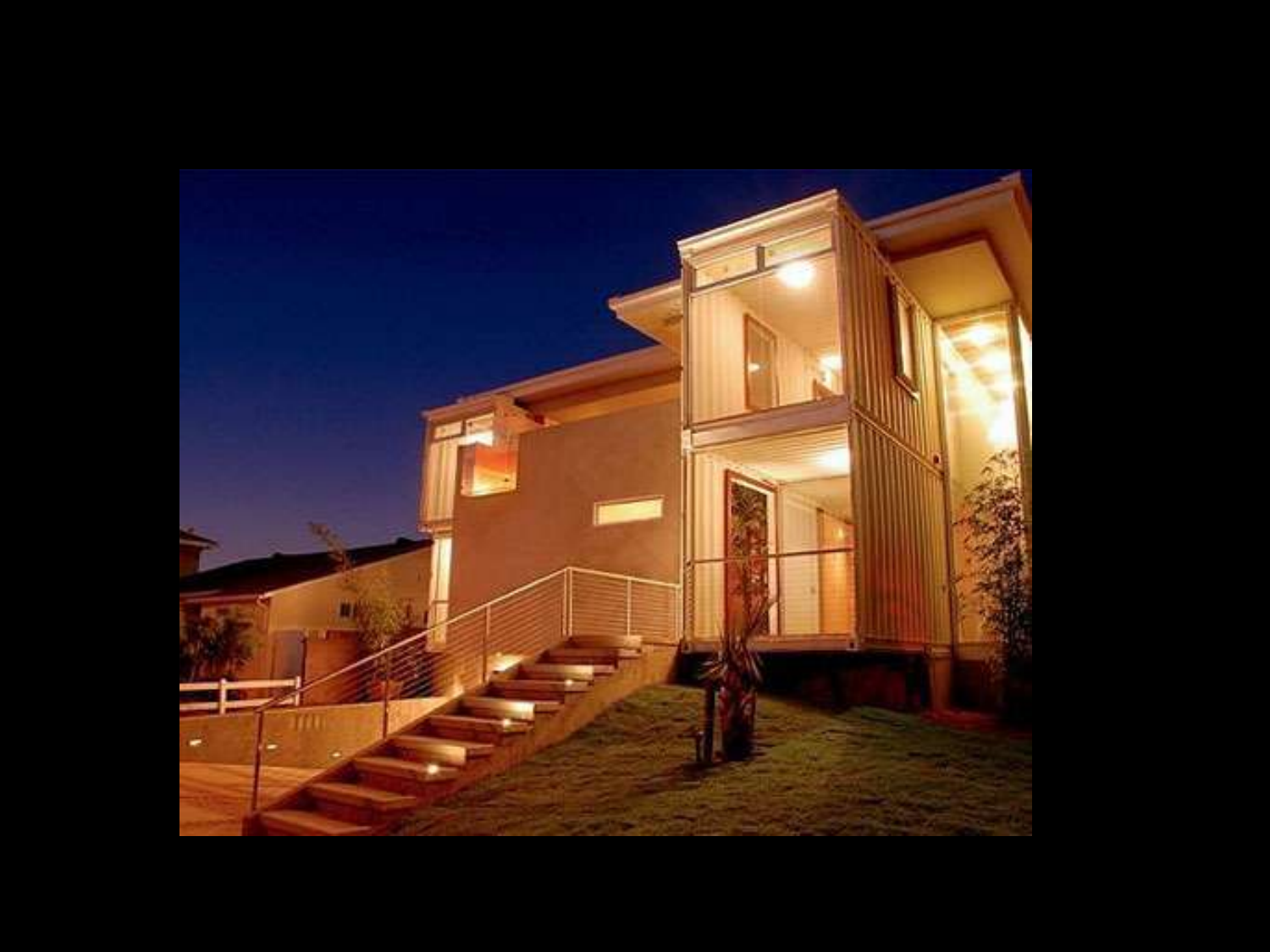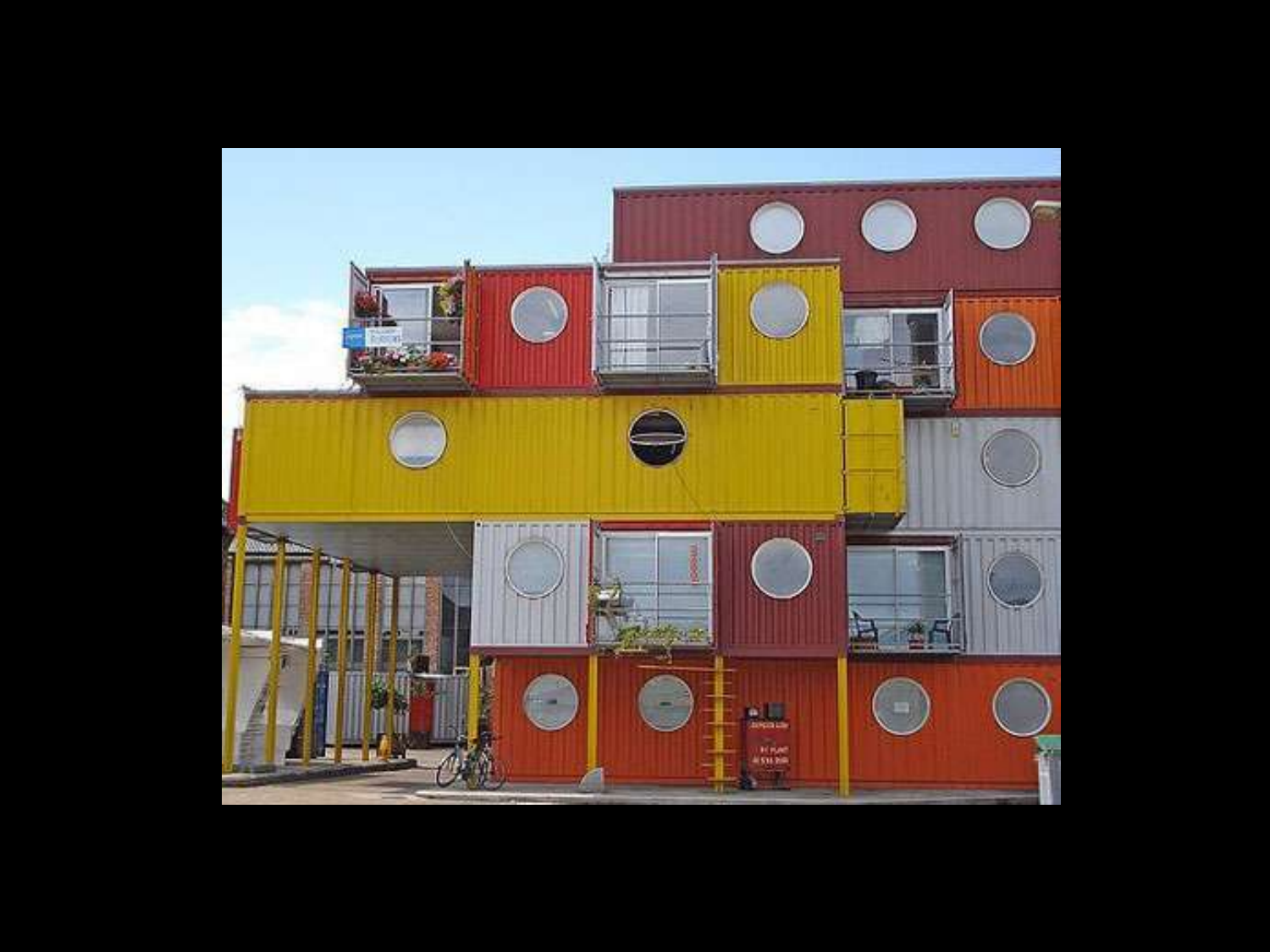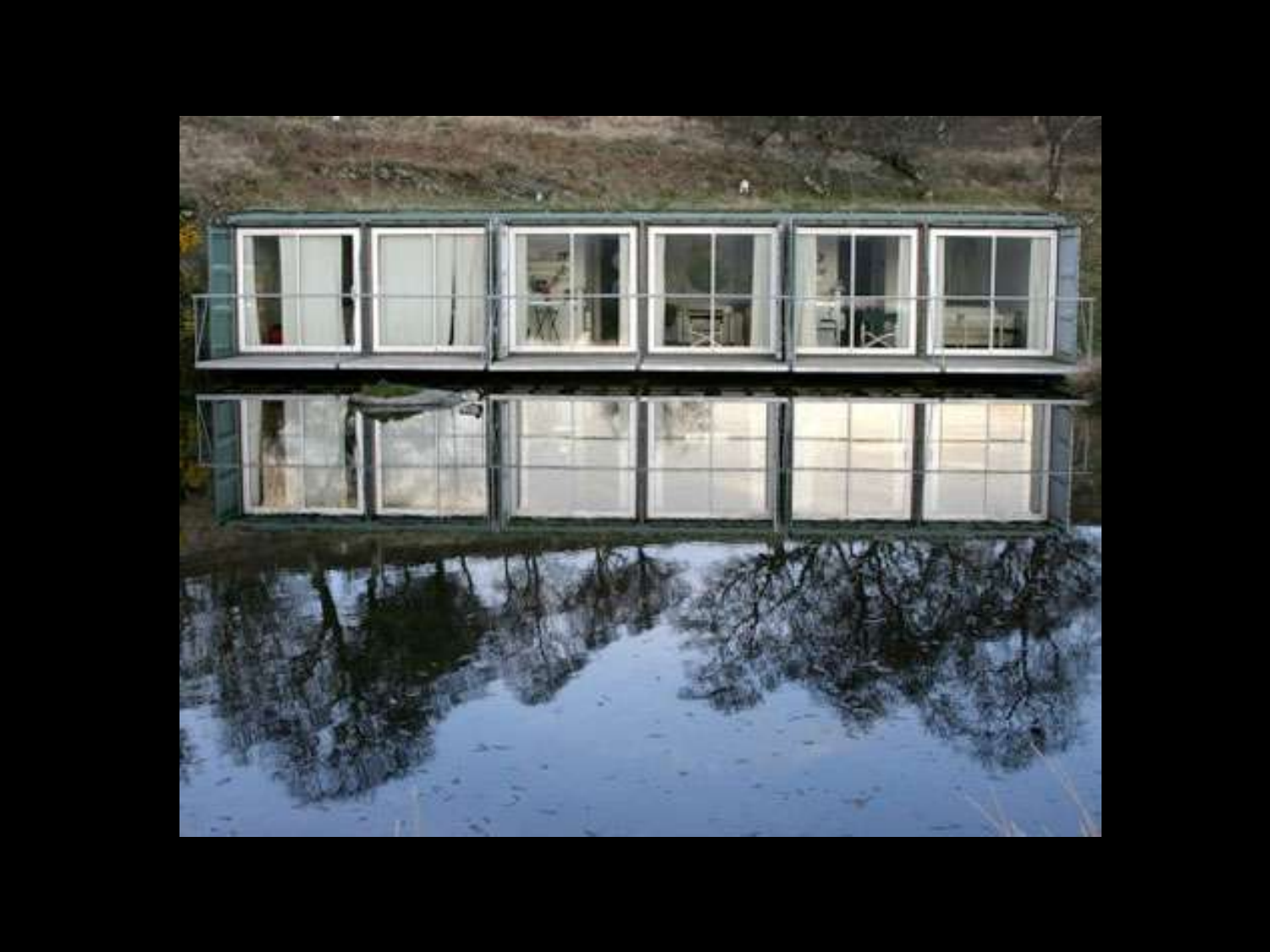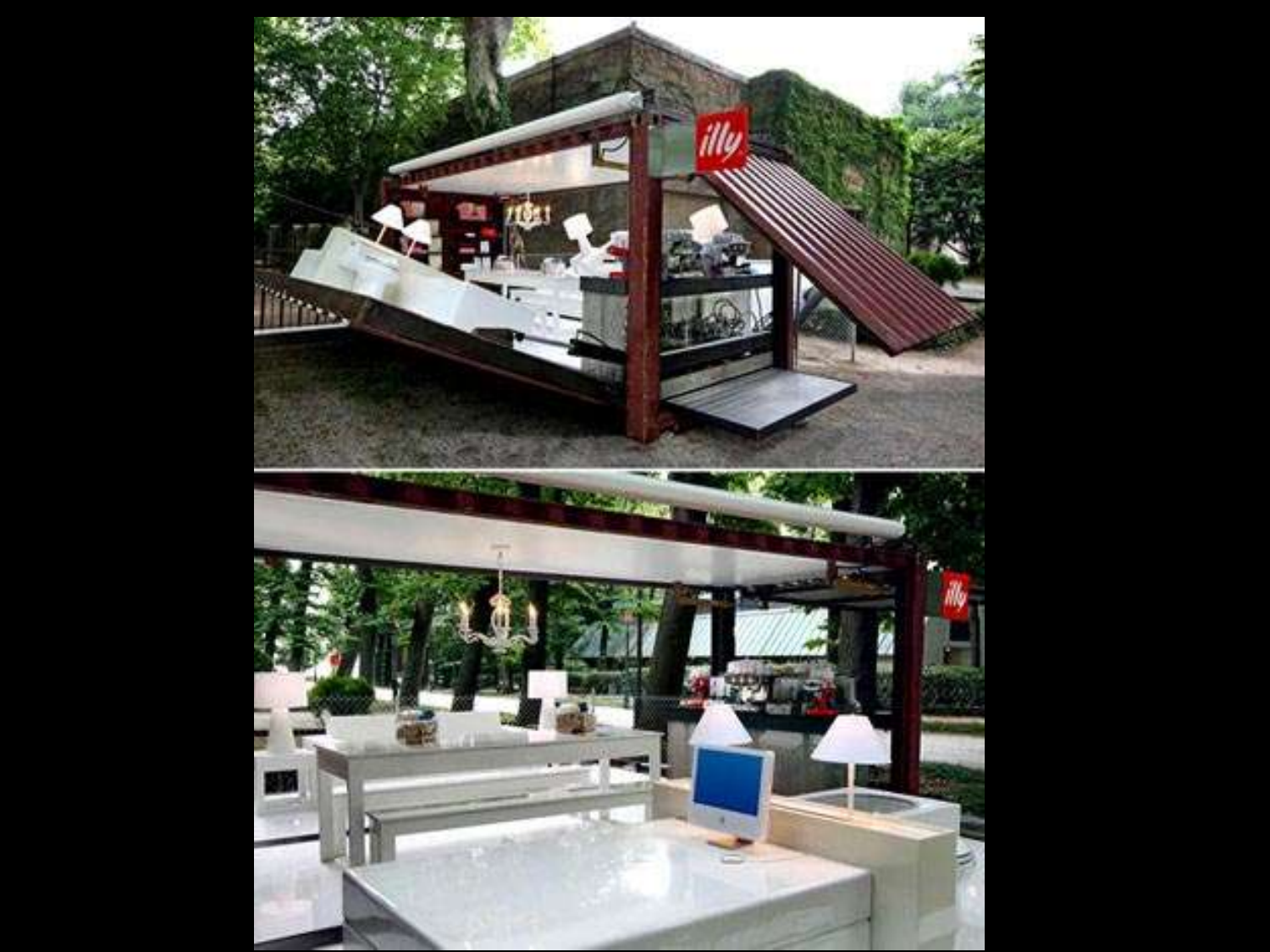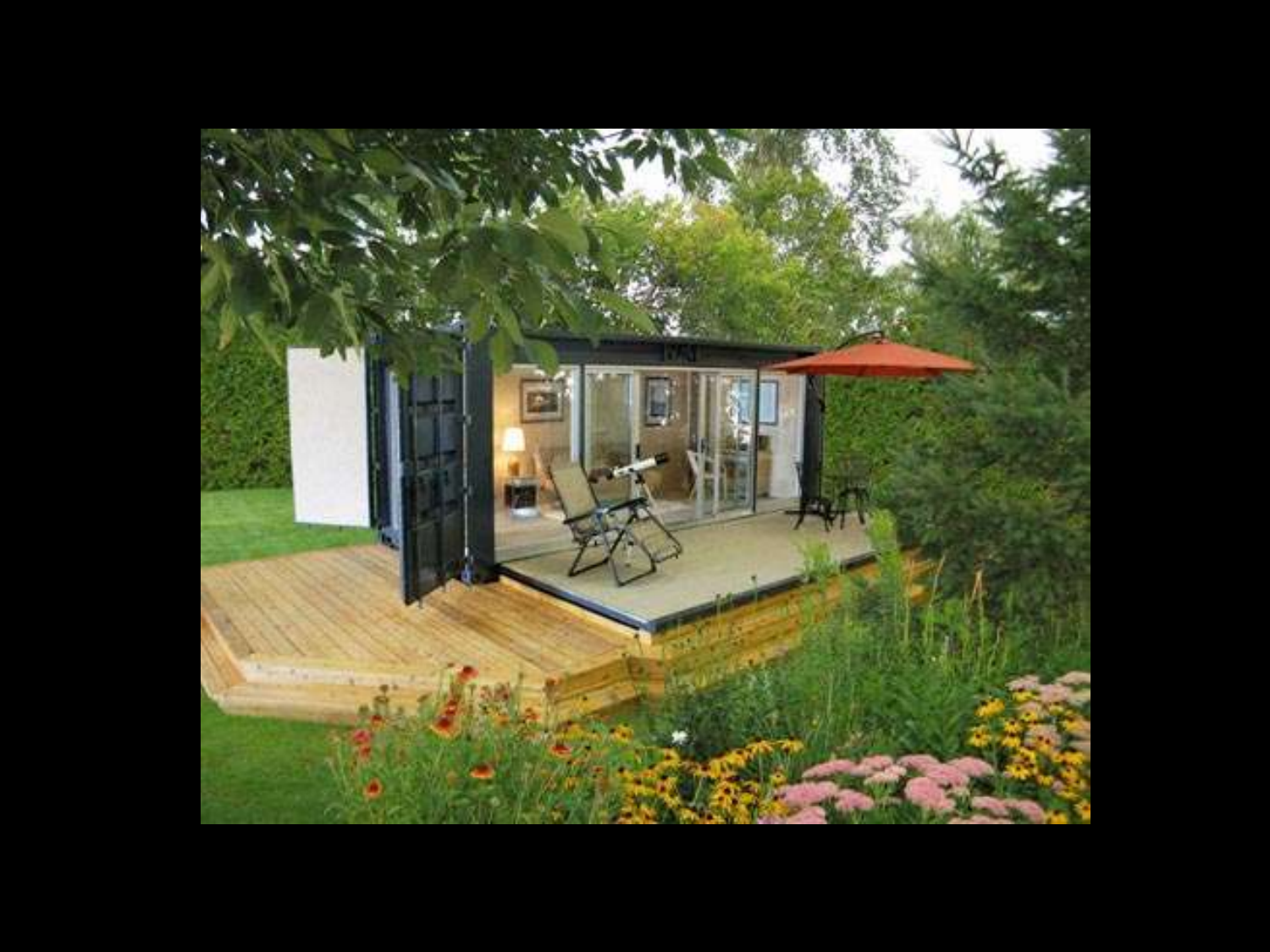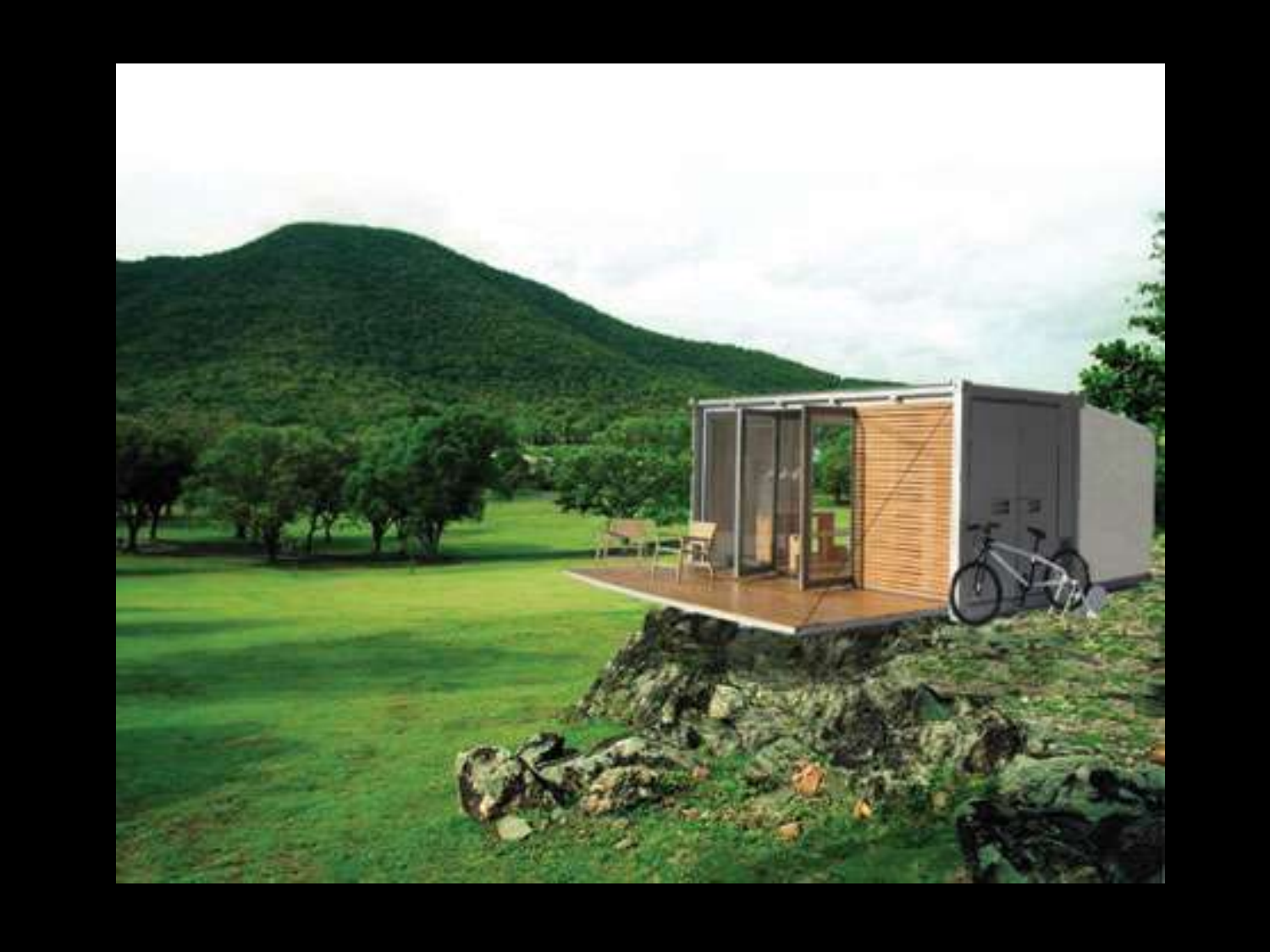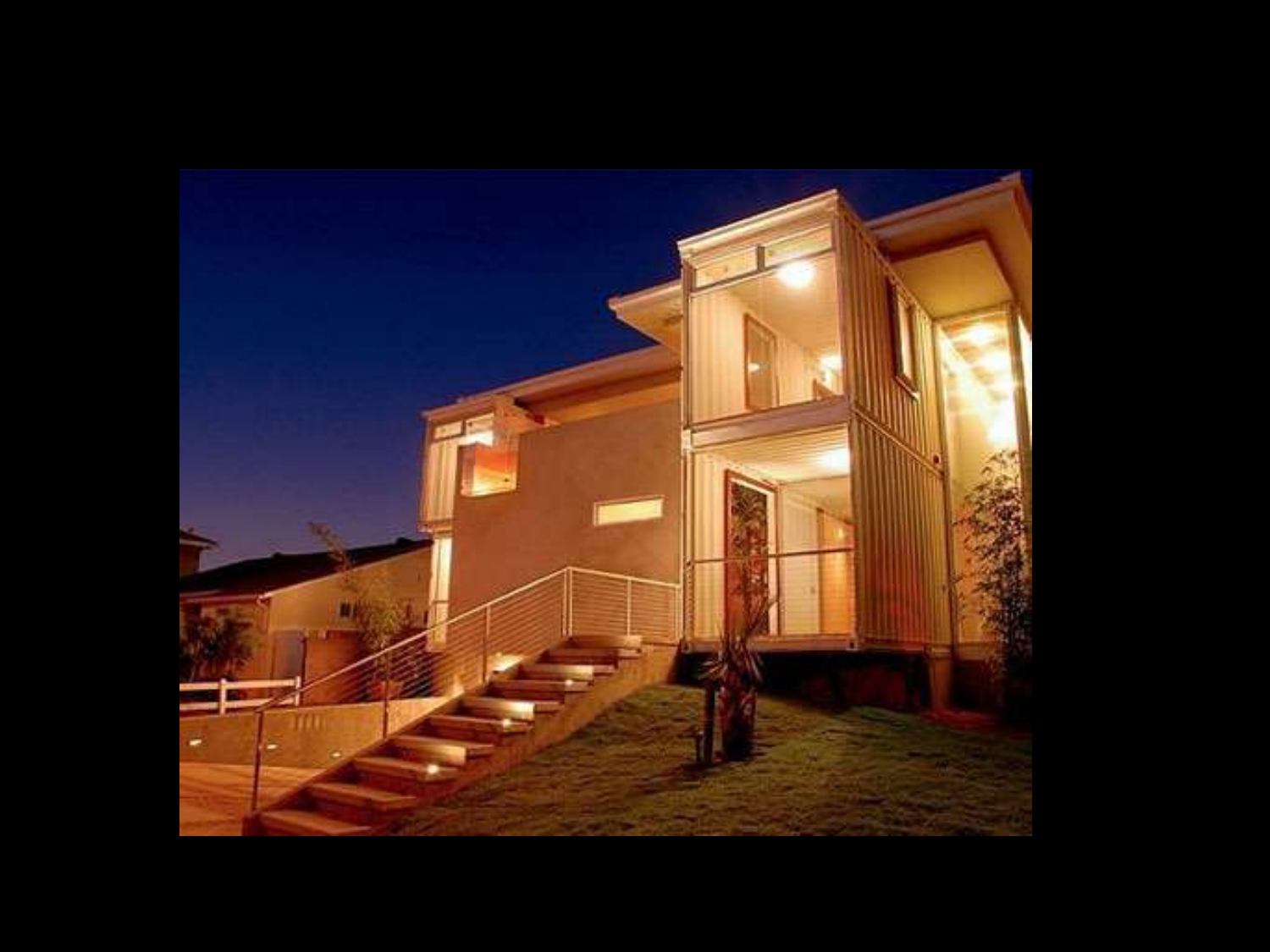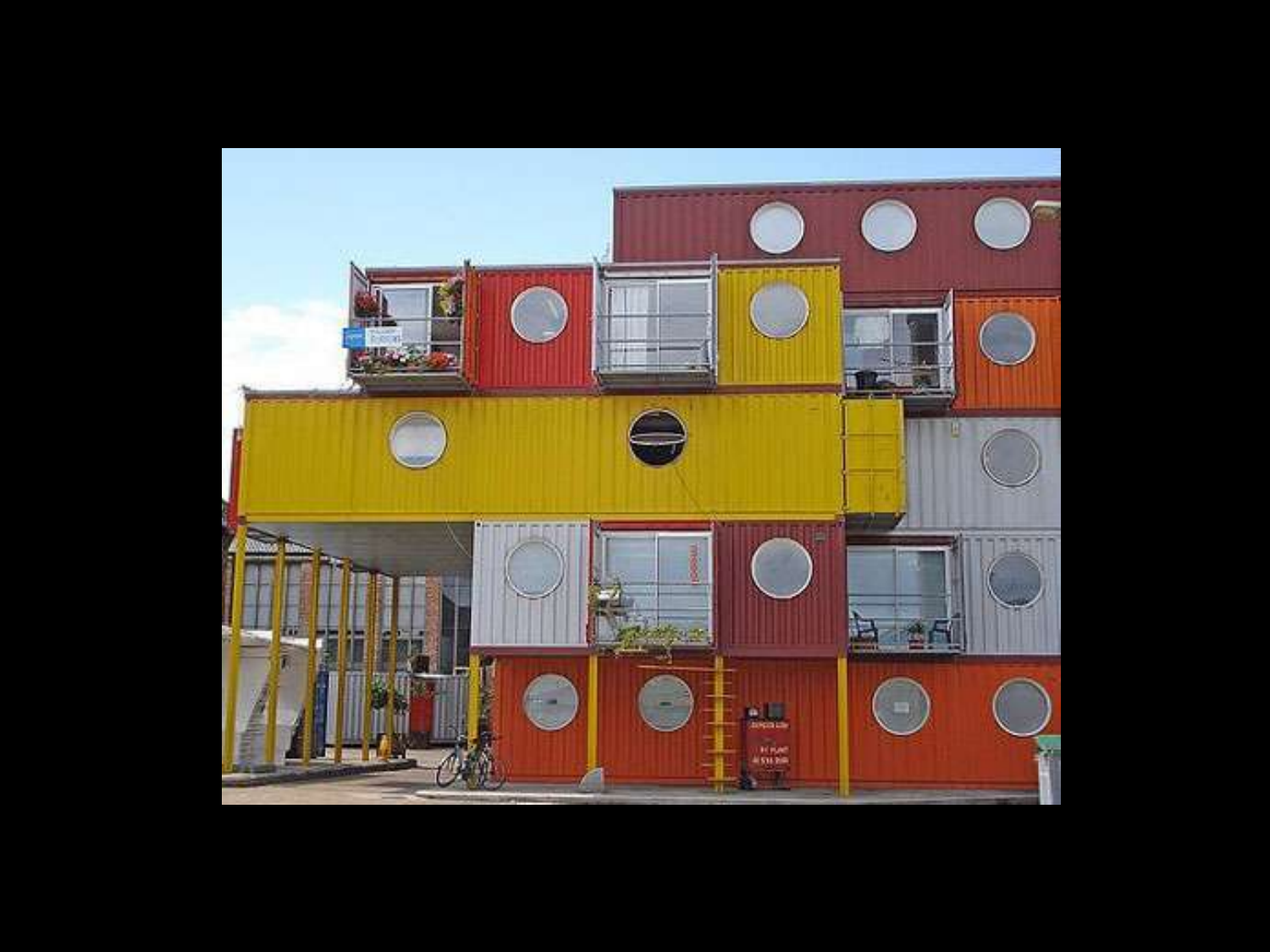

### A stable local church: Real people seeking to make God's public reputation closer to his real worth.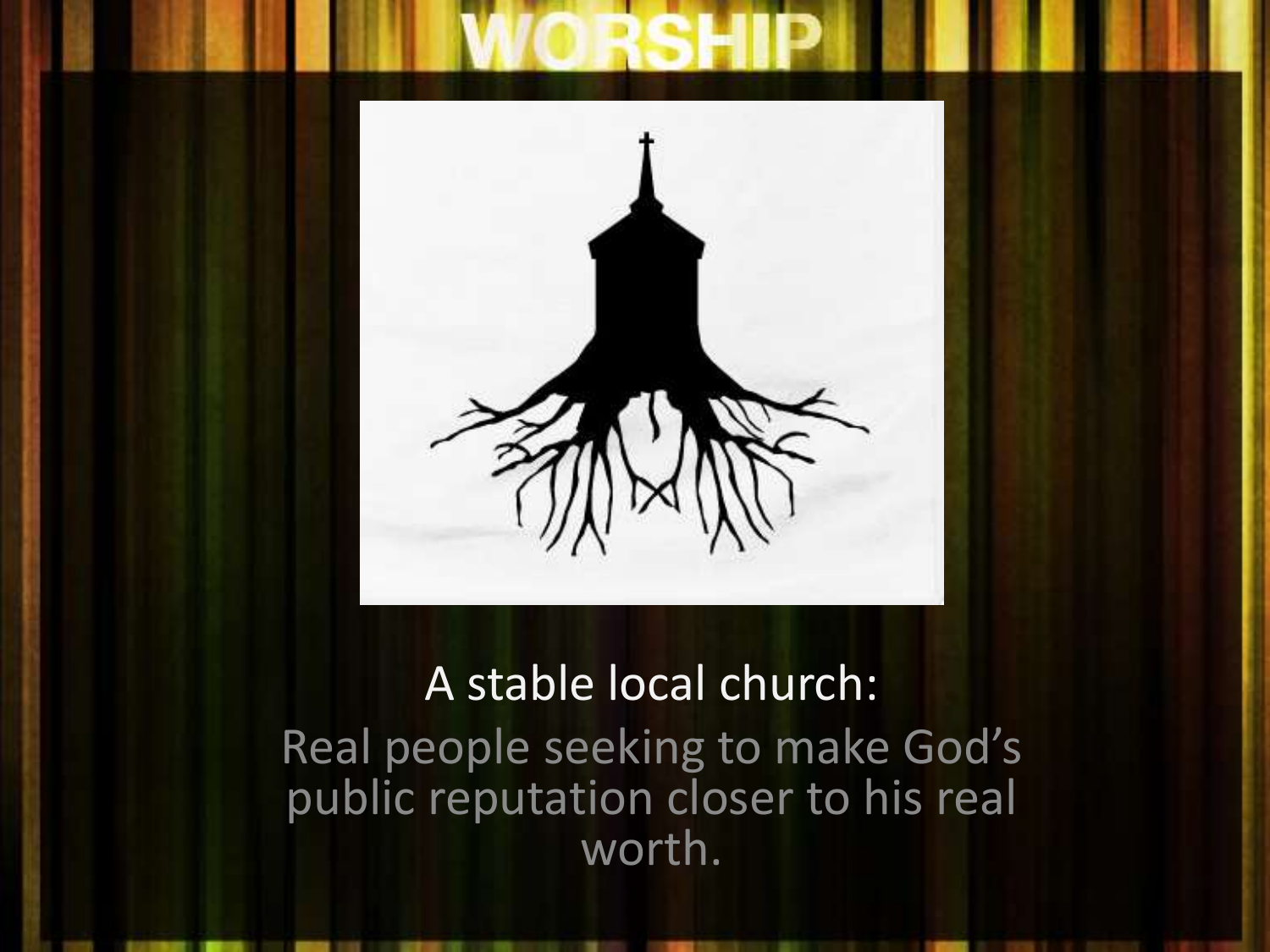What are we going to need?

# 2. Everything that **BUILDS US UP**  together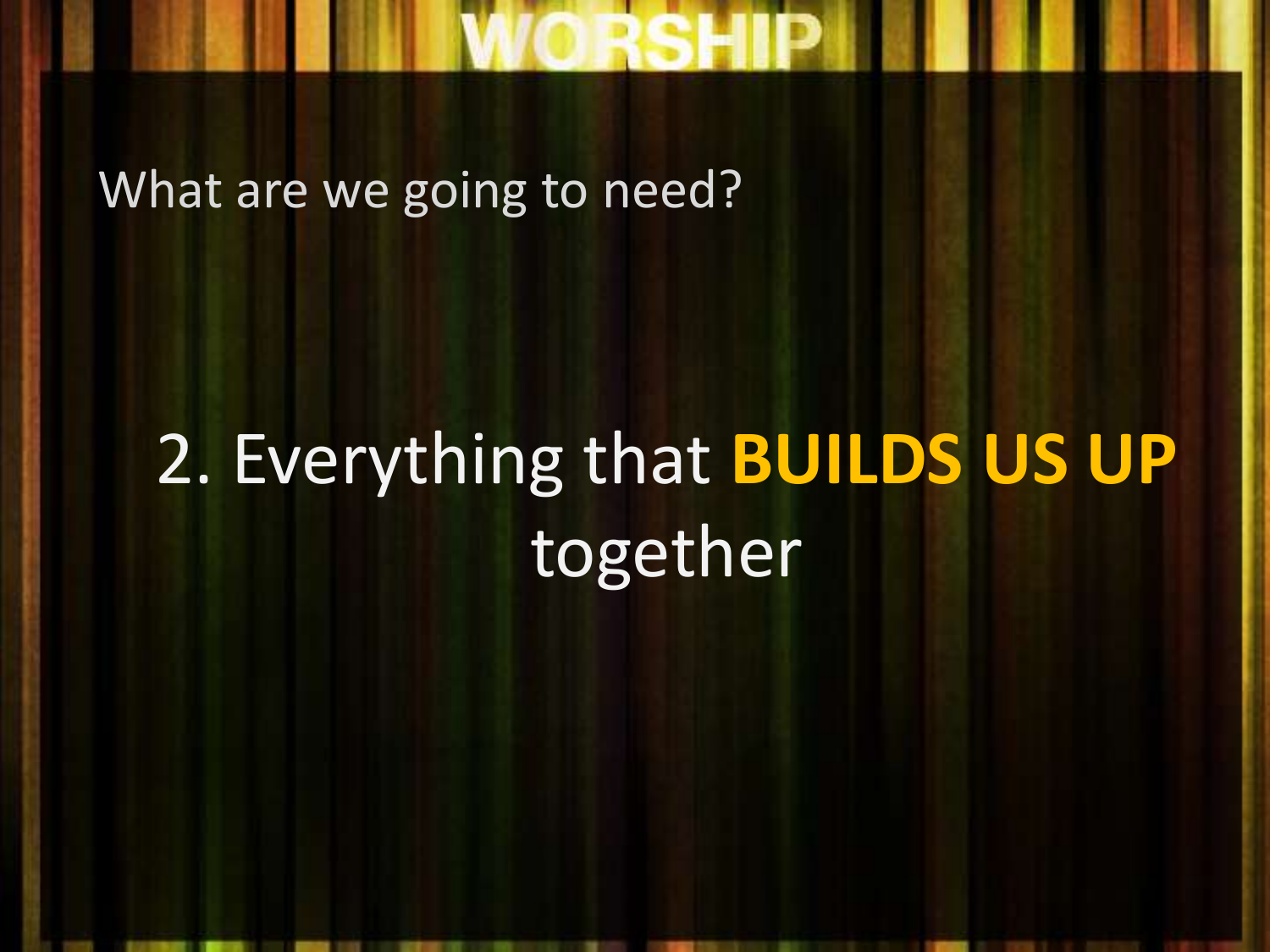### **Hebrews 10:19-25**

Therefore, brothers, since **we** have confidence to enter the Most Holy Place by the blood of Jesus, 20 by a new and living way opened for **us** through the curtain, that is, his body, 21 and since **we** have a great priest over the house of God, 22 let **us** draw near to God with a sincere heart in full assurance of faith, having **our** hearts sprinkled to cleanse **us** from a guilty conscience and having **our** bodies washed with pure water…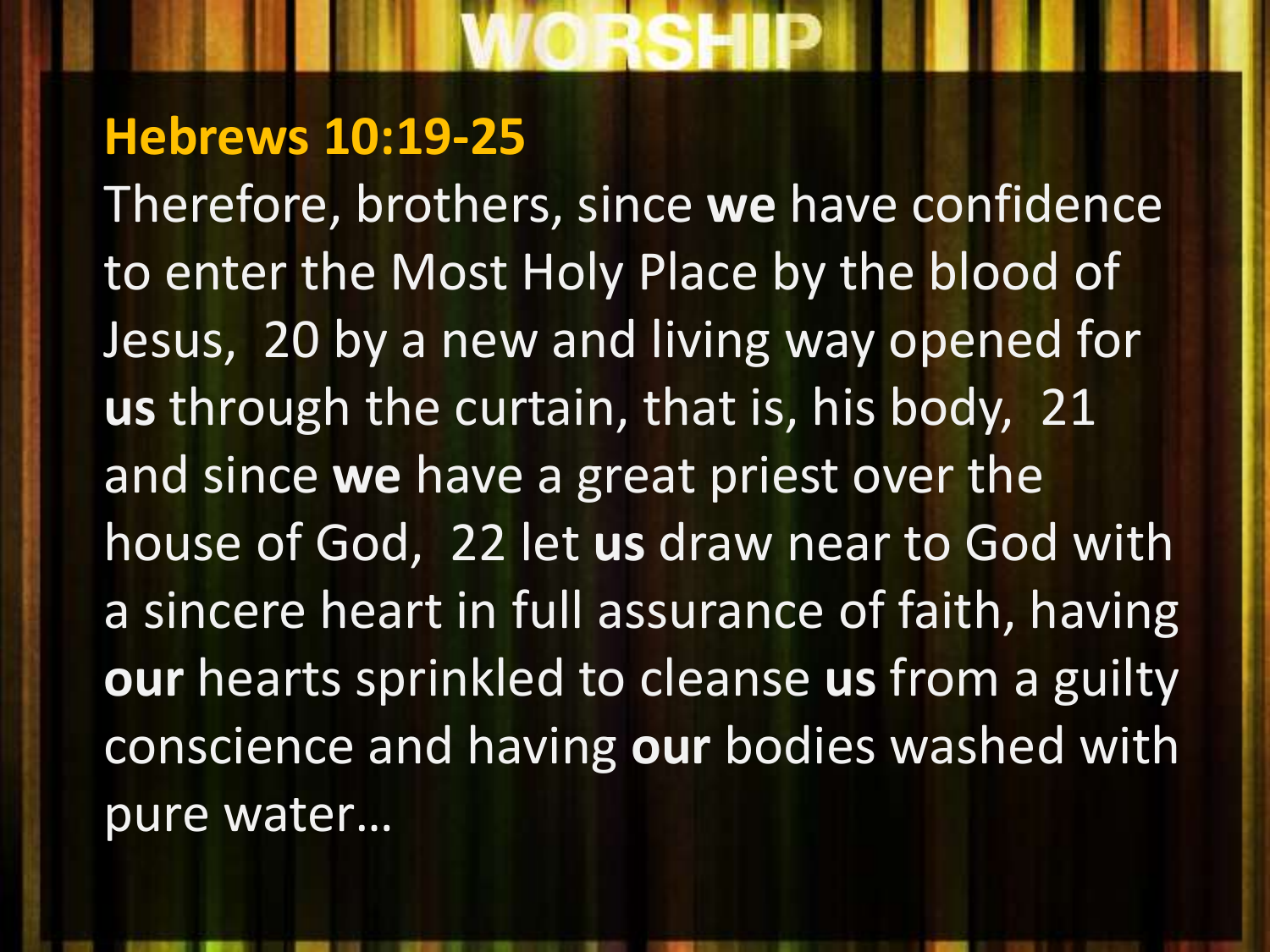…Let **us** hold unswervingly to the hope we profess, for he who promised is faithful. 24 And let **us** consider how **we** may **spur one another on toward love and good deeds.** 25 Let us not give up meeting together, as some are in the habit of doing, but let us encourage one another-- and all the more as you see the Day approaching.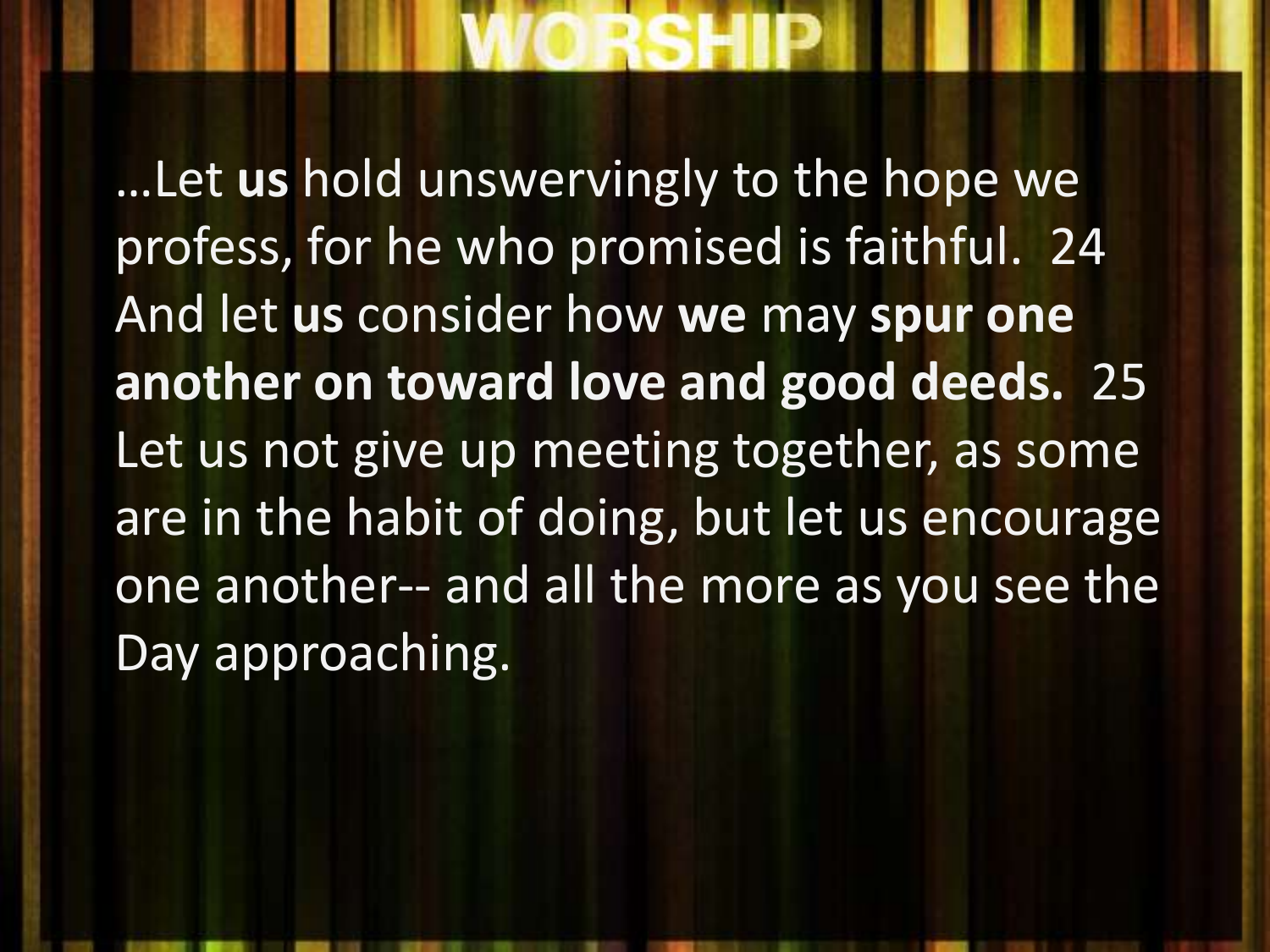#### **Colossians 3:12-17**

Therefore, as God's chosen people, holy and dearly loved, **clothe yourselves with** compassion, kindness, humility, gentleness and patience. 13 Bear with each other and forgive whatever grievances you may have against one another. Forgive as the Lord forgave you. 14 And over **all these virtues** put on love, which binds them all together in perfect unity. 15 **Let the peace of Christ rule in your hearts, since as members of one body you were called to peace. And be thankful...**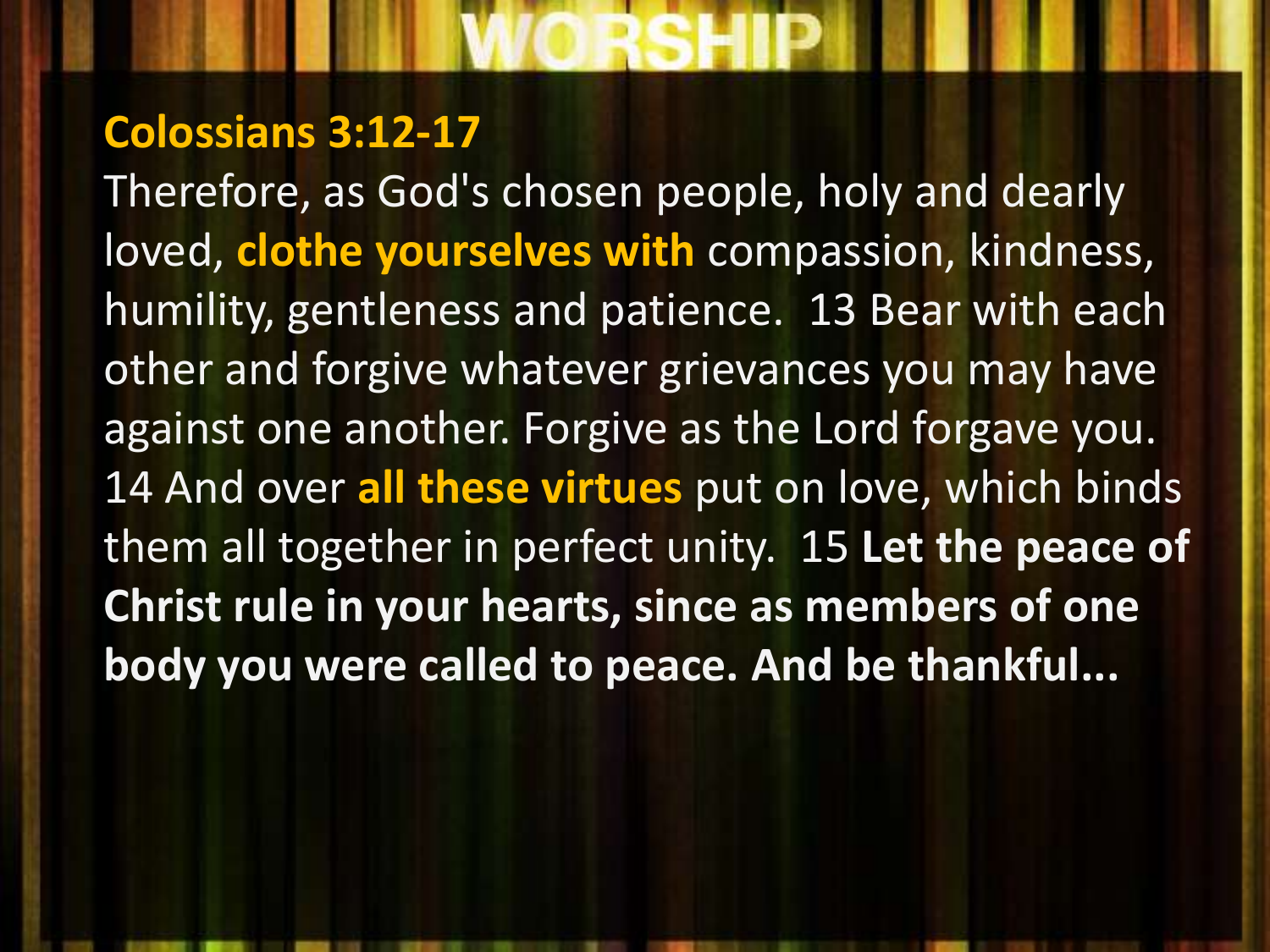**…Let the word of Christ dwell in you richly as you teach and admonish one another with all wisdom, and as you sing psalms, hymns and spiritual songs with gratitude in your hearts to God**. 17 And **whatever you do,** whether in word or deed, **do it all in the name of the Lord Jesus**, giving thanks to God the Father through him.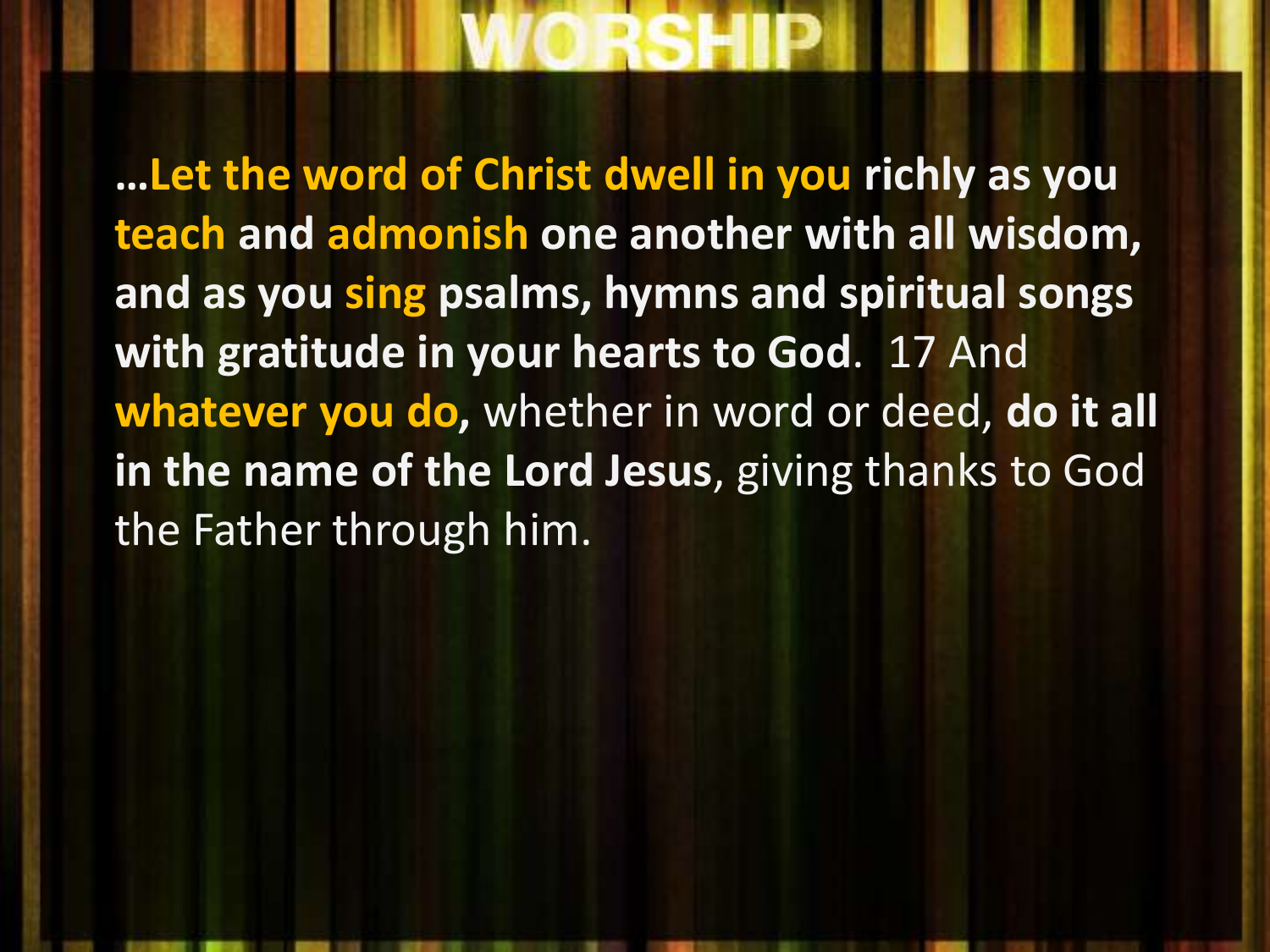#### **1 Cor 14:12**

"So with yourselves, since you are eager for manifestations of the Spirit, **strive to excel in building up the church**"

#### **1 Cor 14:26**

"What then, brothers? When you come together, each one has a hymn, a lesson, a revelation, a tongue, or an interpretation. **Let all things be done for building up**" (1 Cor. 14:26).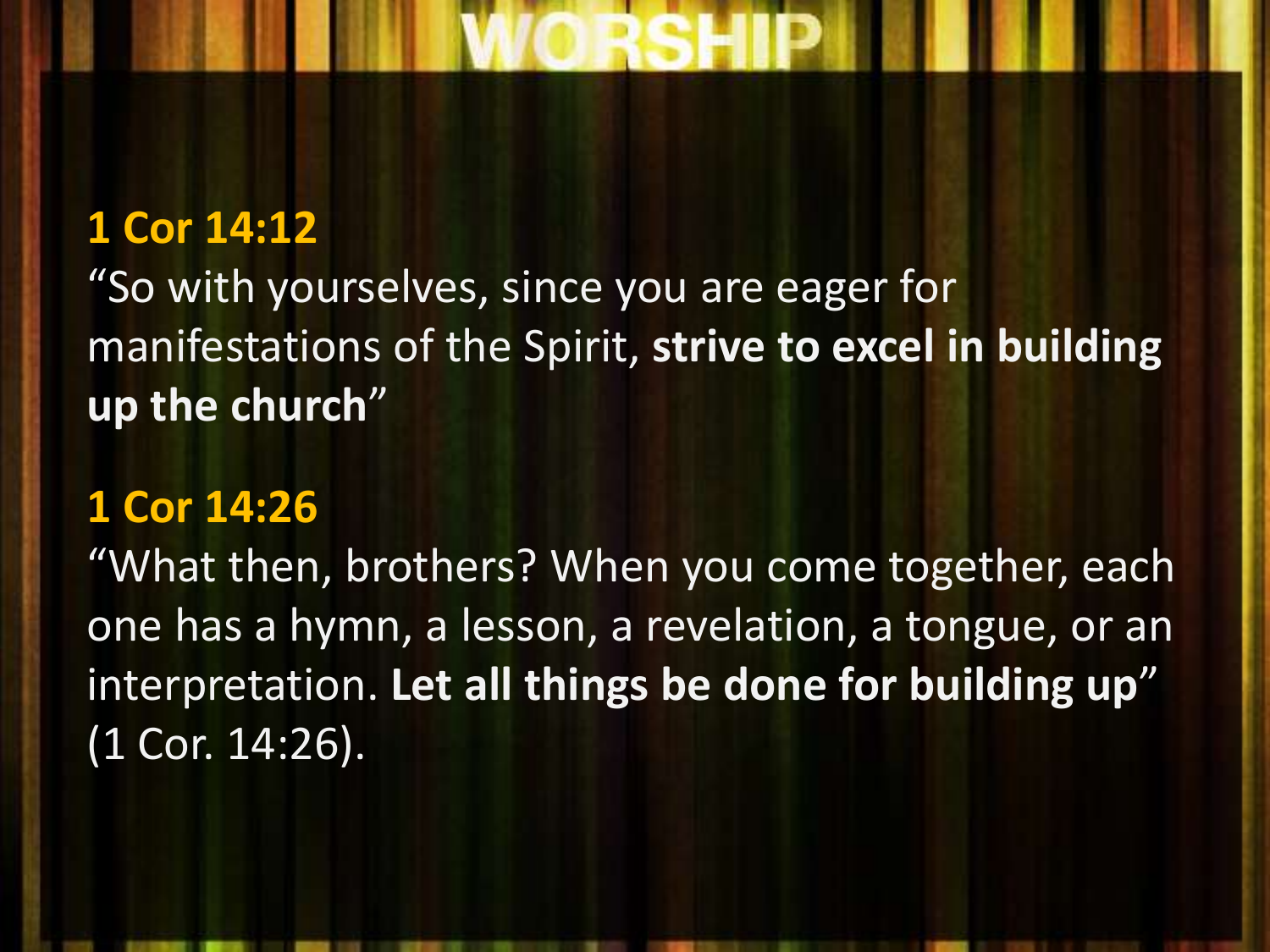### **2 Simultaneous Purpose:**

**Glorify God Change Us**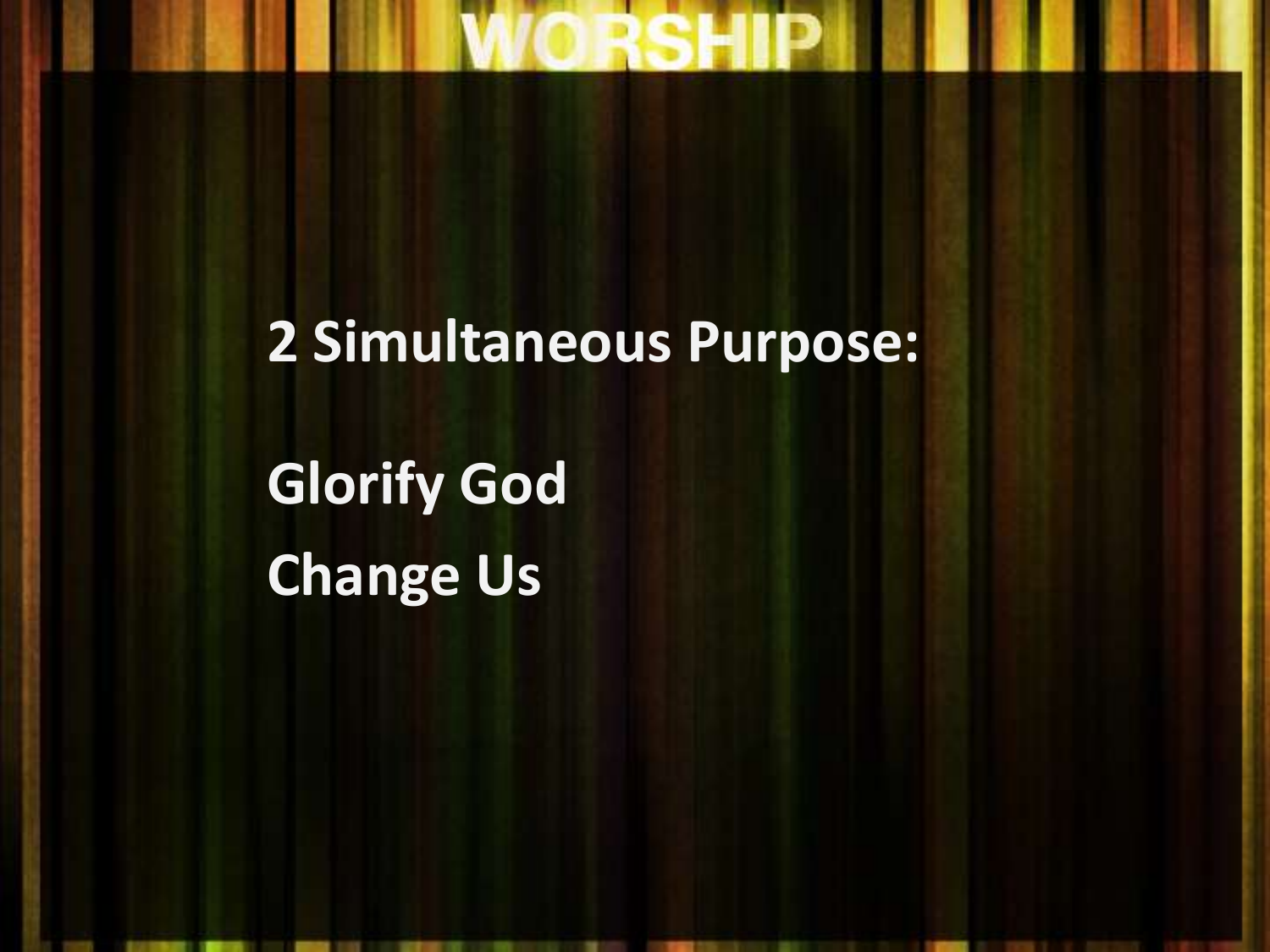## What's in the backpack?

**Shepherding Leadership Gathered worship Preaching Disciplined remembering and celebrating Community of encouragement and discipline Hospitality and invitation**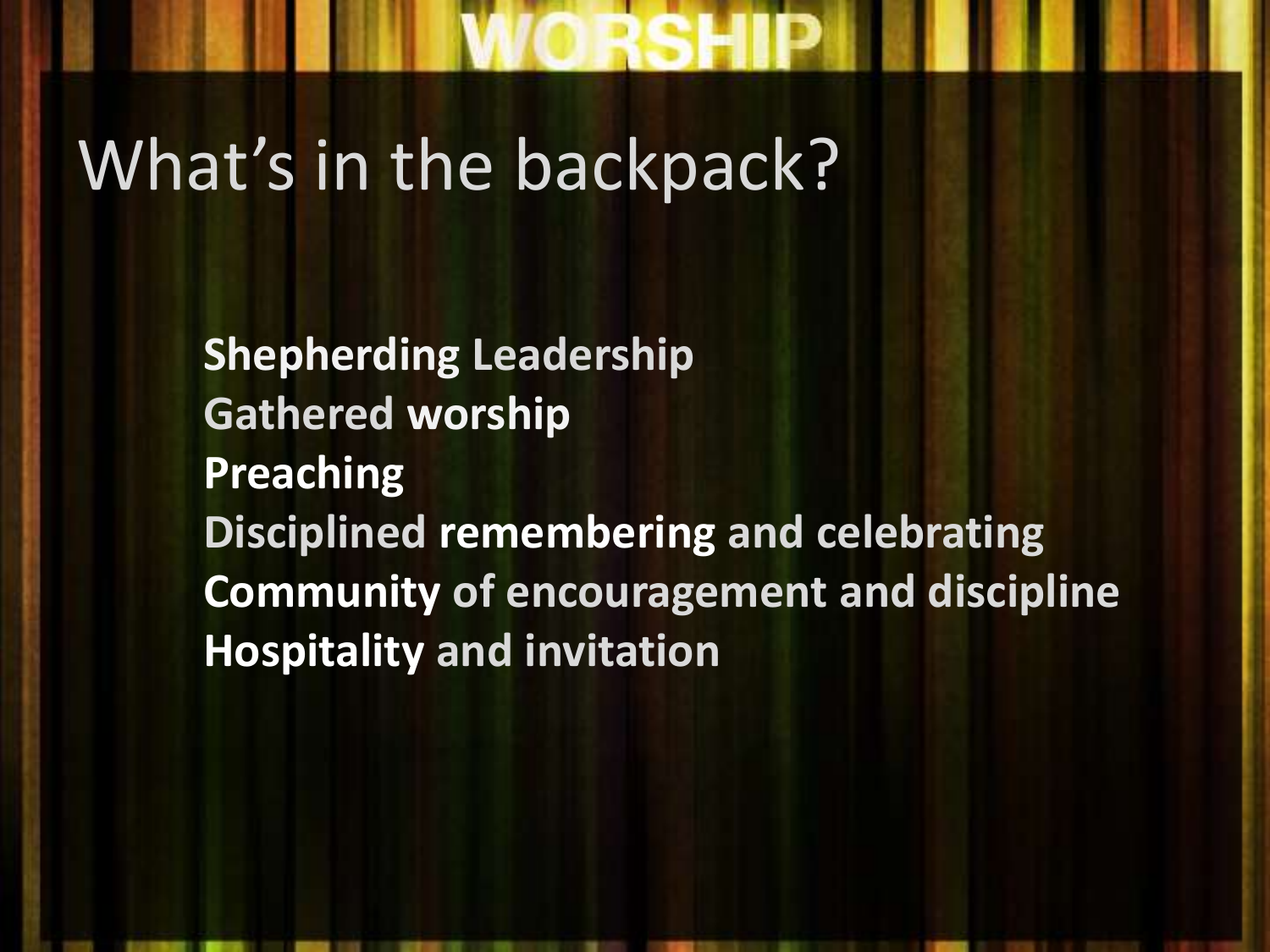# What we don't need.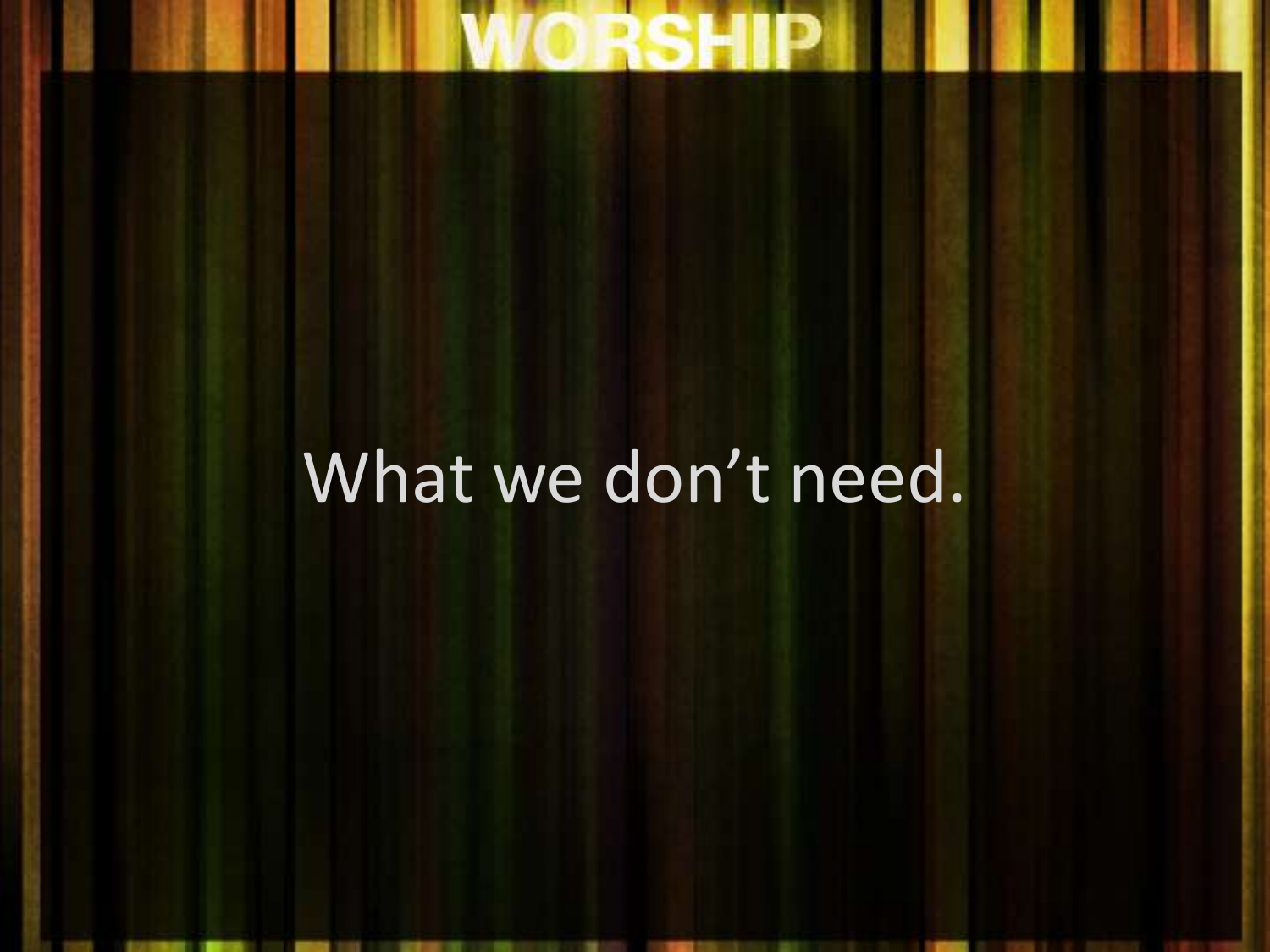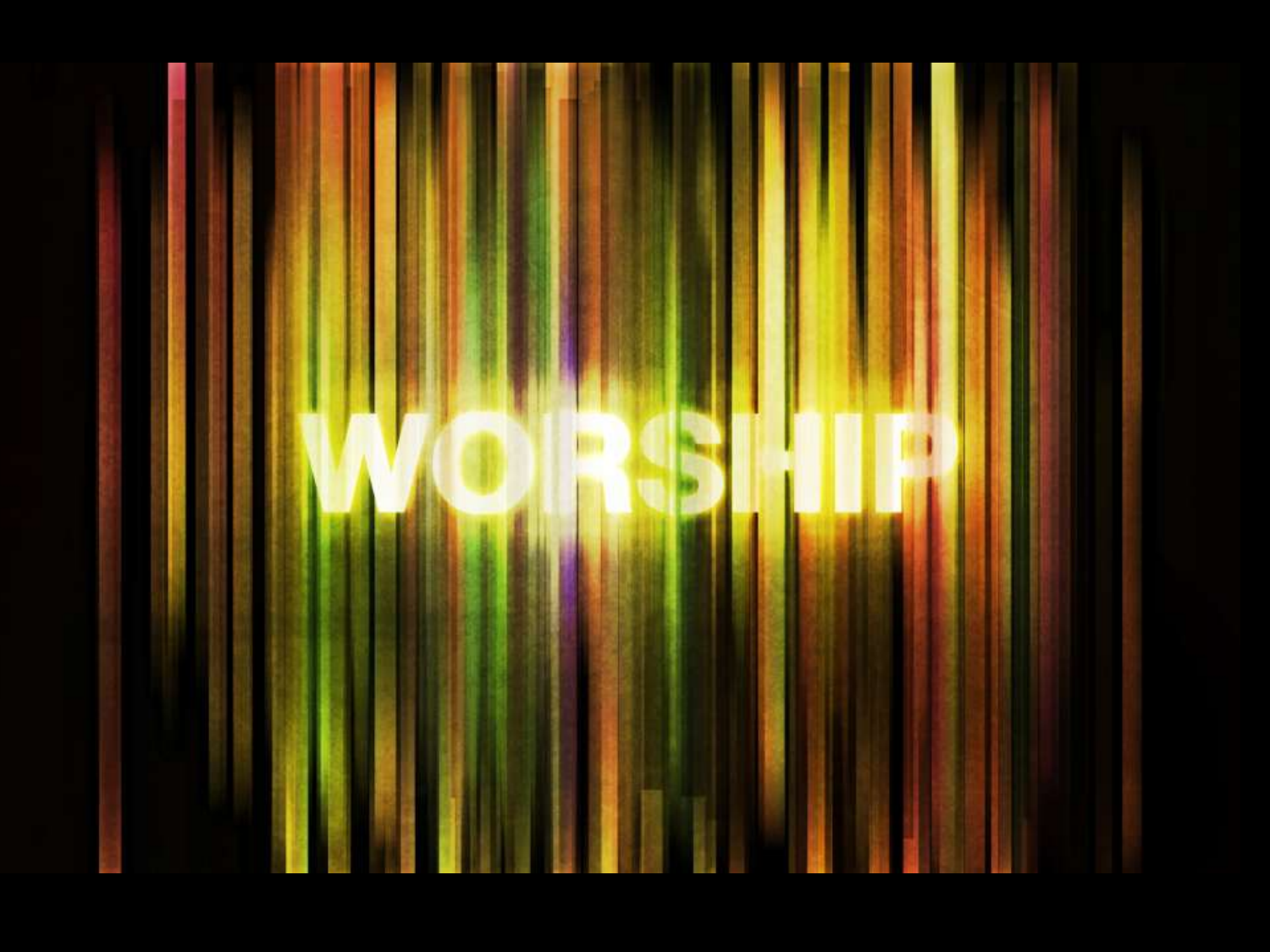# Is it worth it?

### **John 7:17**  If anyone chooses to do God's will, he will find out whether my teaching comes from God or whether I speak on my own.